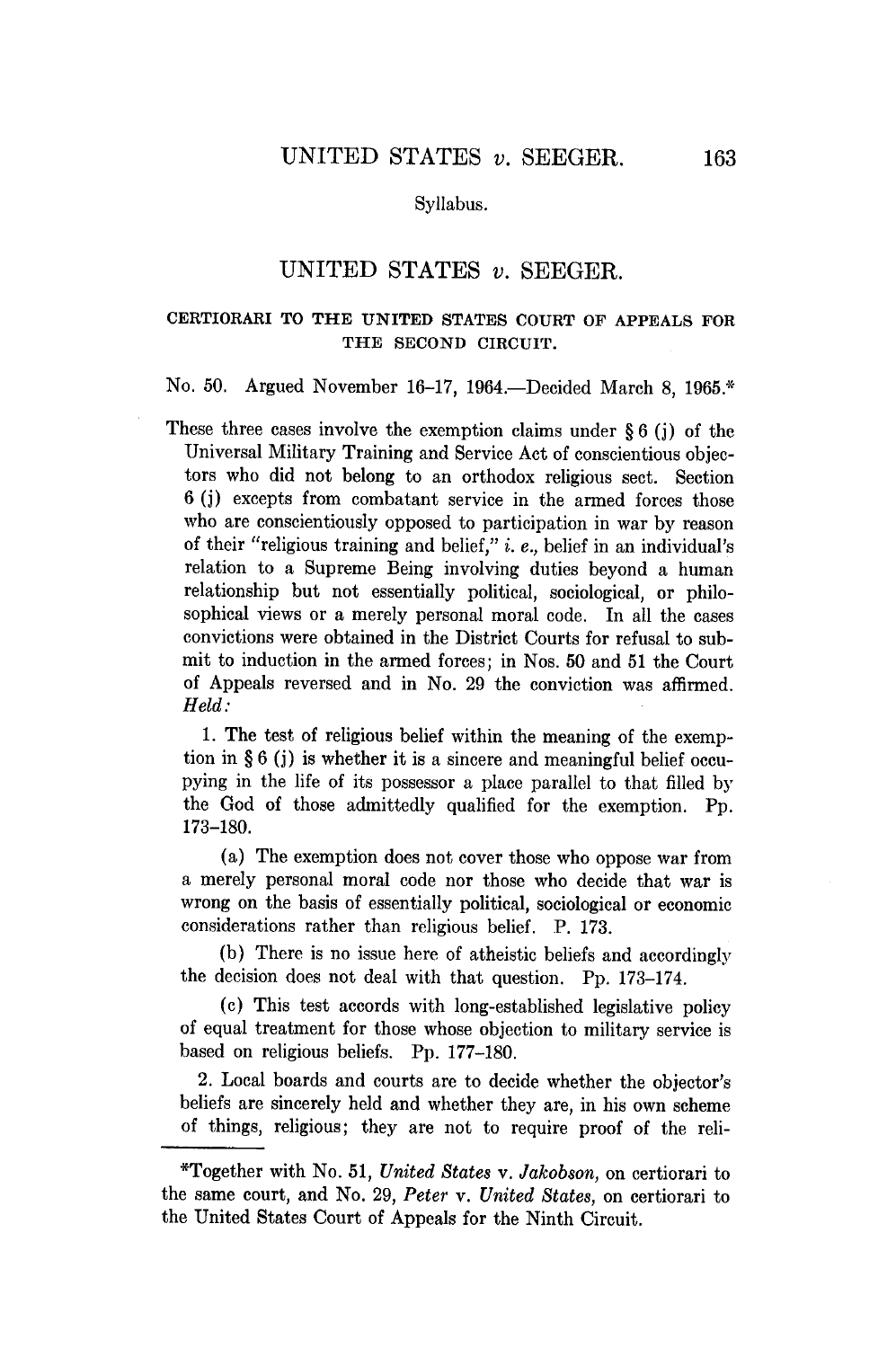gious doctrines nor are they to reject beliefs because they are not comprehensible. Pp. 184-185.

3. Under the broad construction applicable to § 6 (j) the applications involved in these cases, none of which was based on merely personal moral codes, qualified for exemption. Pp. 185-188.

326 F. 2d 846 and 325 F. 2d 409, affirmed; 324 F. 2d 173, reversed.

*Solicitor General Cox* argued the cause for the United States in all cases. *Assistant Attorney General Miller* was with him on the briefs in all cases. *Ralph S. Spritzer* was with him on the briefs in Nos. 50 and 51, and *Marshall Tamor Golding* was with him on the briefs in No. 50.

*Duane B. Beeson* argued the cause and filed a brief for petitioner in No. 29.

*Kenneth W. Greenawalt* argued the cause and filed a brief for respondent in No. 50.

*Herman Adlerstein* argued the cause and filed a brief for respondent in No. 51.

Briefs of *amici curiae,* urging affirmance in Nos. 50 and 51 and reversal in No. 29, were filed by *Alfred Lawrence Toombs* and *Melvin L. Wulf* for the American Civil Liberties Union, and by *Leo Pfeffer, Shad Polier, Will Maslow* and *Joseph B. Robison* for the American Jewish Congress. Briefs of *amici curiae,* urging affirmance in No. 50, were filed by *Herbert A. Wolff, Leo Rosen, Nanette Dembitz* and *Nancy F. Wechsler* for the American Ethical Union, and by *Tolbert H. McCarroll, Lester Forest* and *Paul Blanshard* for the American Humanist Association.

MR. **JUSTICE** CLARK delivered the opinion of the Court.

These cases involve claims of conscientious objectors under § 6 (j) of the Universal Military Training and Service Act, 50 U. S. C. App. § 456 (j) (1958 ed.), which exempts from combatant training and service in the armed forces of the United States those persons who by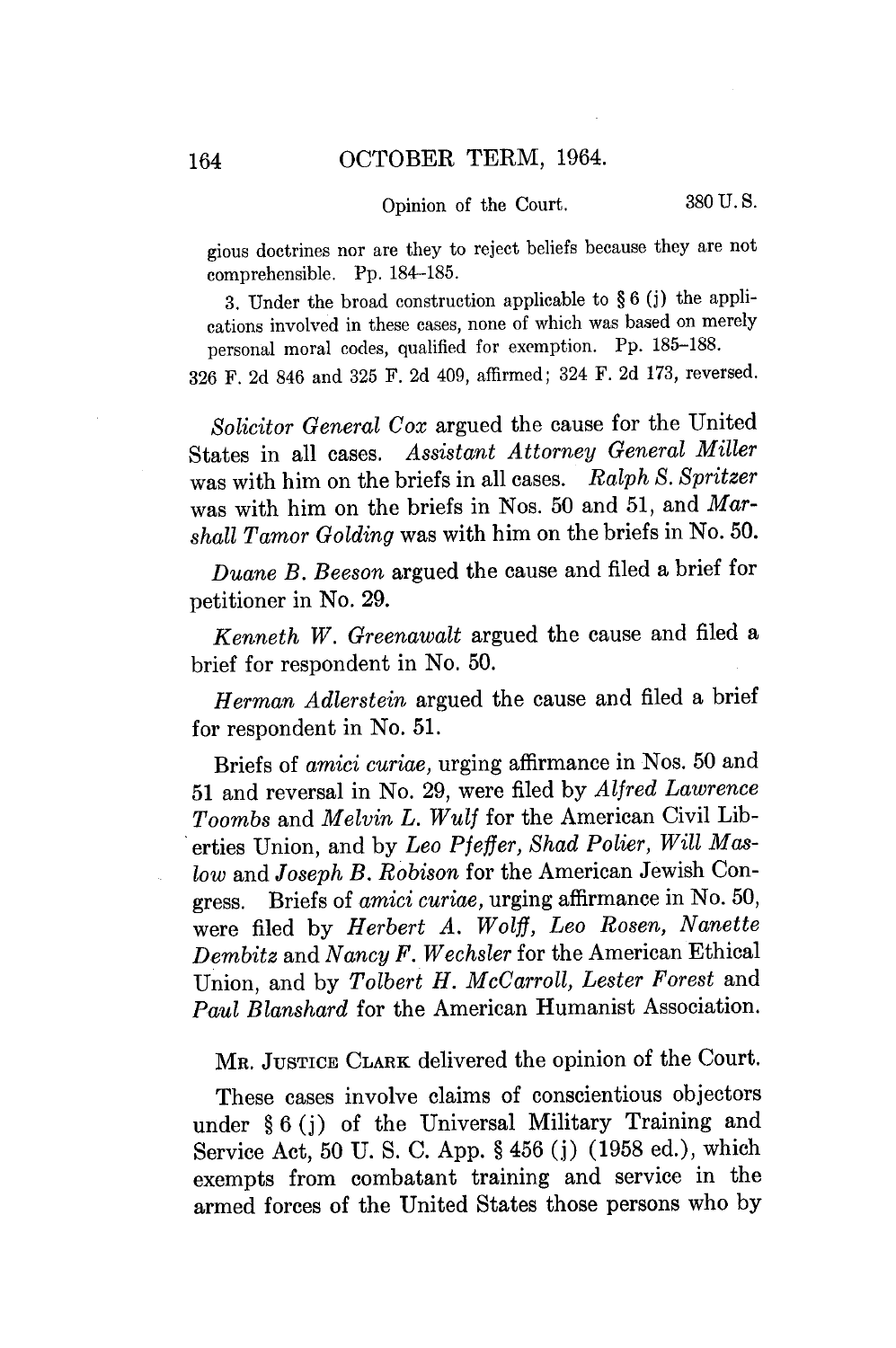reason of their religious training and belief are conscientiously opposed to participation in war in any form. The cases were consolidated for argument and we consider them together although each involves different facts and circumstances. The parties raise the basic question of the constitutionality of the section which defines the term "religious training and belief," as used in the Act, as "an individual's belief in a relation to a Supreme Being involving duties superior to those arising from any human relation, but [not including] essentially political, sociological, or philosophical views or a merely personal moral code." The constitutional attack is launched under the First Amendment's Establishment and Free Exercise Clauses and is twofold: (1) The section does not exempt nonreligious conscientious objectors; and (2) it discriminates between different forms of religious expression in violation of the Due Process Clause of the Fifth Amendment. Jakobson (No. 51) and Peter (No. 29) also claim that their beliefs come within the meaning of the section. Jakobson claims that he meets the standards of § 6 **(j)** because his opposition to war is based on belief in a Supreme Reality and is therefore an obligation superior to one resulting from man's relationship to his fellow man. Peter contends that his opposition to war derives from his acceptance of the existence of a universal power beyond that of man and that this acceptance in fact constitutes belief in a Supreme Being, qualifying him for exemption. We granted certiorari in each of the cases because of their importance in the administration of the Act. 377 U. **S.** 922.

We have concluded that Congress, in using the expression "Supreme Being" rather than the designation "God," was merely clarifying the meaning of religious training and belief so as to embrace all religions and to exclude essentially political, sociological, or philosophical views. We believe that under this construction, the test of belief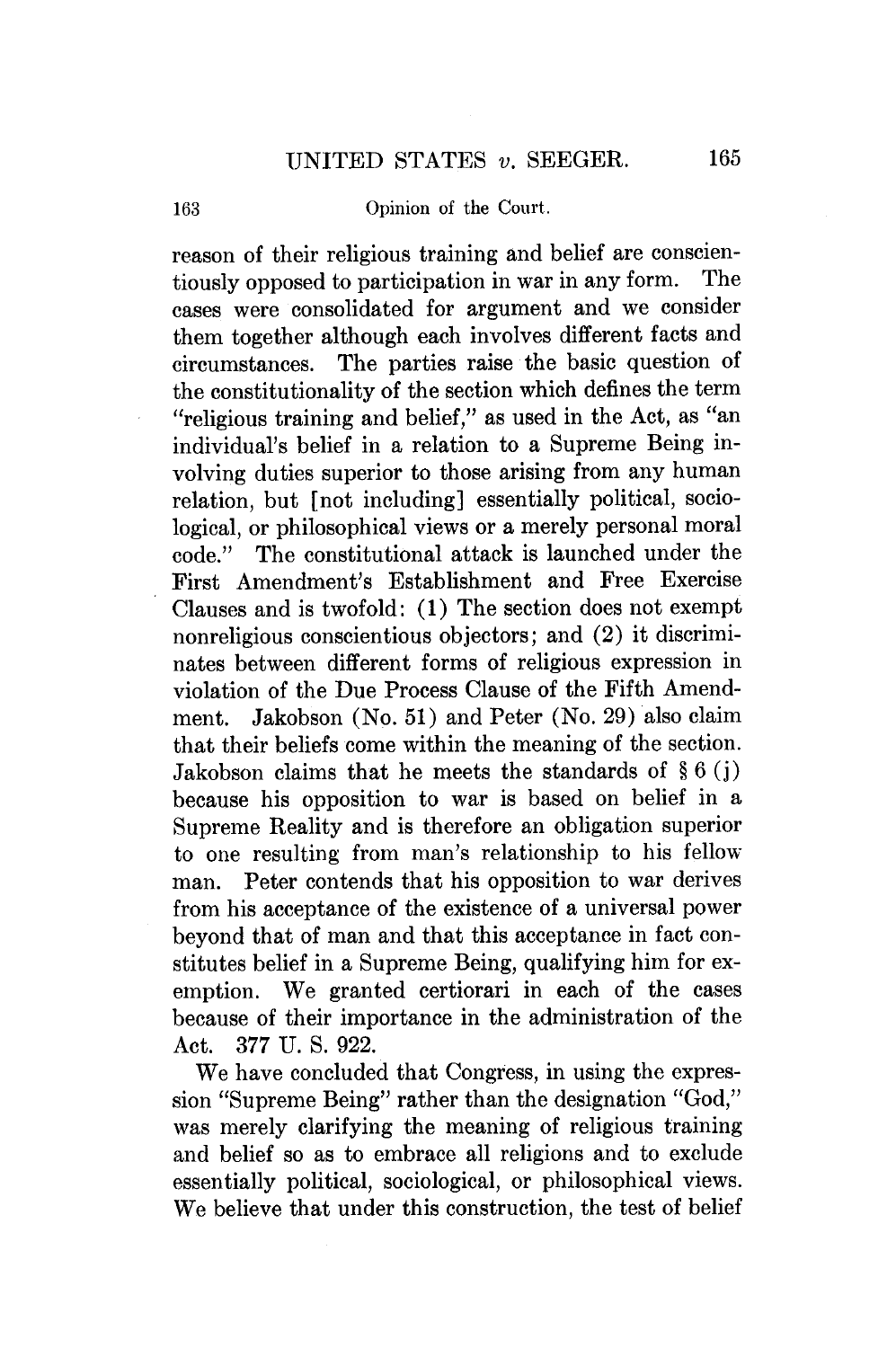"in a relation to a Supreme Being" is whether a given belief that is sincere and meaningful occupies a place in the life of its possessor parallel to that filled by the orthodox belief in God of one who clearly qualifies for the exemption. Where such beliefs have parallel positions in the lives of their respective holders we cannot say that one is *"in* a relation to a Supreme Being" and the other is not. We have concluded that the beliefs of the objectors in these cases meet these criteria, and, accordingly, we affirm the judgments in Nos. 50 and 51 and reverse the judgment in No. 29.

# THE **FACTS** IN THE **CASES.**

No. 50: Seeger was convicted in the District Court for the Southern District of New York of having refused to submit to induction in the armed forces. He was originally classified 1-A in 1953 by his local board, but this classification was changed in 1955 to 2-S (student) and he remained in this status until 1958 when he was reclassified 1-A. He first claimed exemption as a conscientious objector in 1957 after successive annual renewals of his student classification. Although he did not adopt verbatim the printed Selective Service System form, he declared that he was conscientiously opposed to participation in war in any form by reason of his "religious" belief; that he preferred to leave the question as to his belief in a Supreme Being open, "rather than answer 'yes' or 'no' "; that his "skepticism or disbelief in the existence of God" did "not necessarily mean lack of faith in anything whatsoever"; that his was a "belief in and devotion to goodness and virtue for their own sakes, and a religious faith in a purely ethical creed." R. 69-70, 73. He cited such personages as Plato, Aristotle and Spinoza for support of his ethical belief in intellectual and moral integrity "without belief in God, except in the remotest sense." R. 73. His belief was found to be sincere, hon-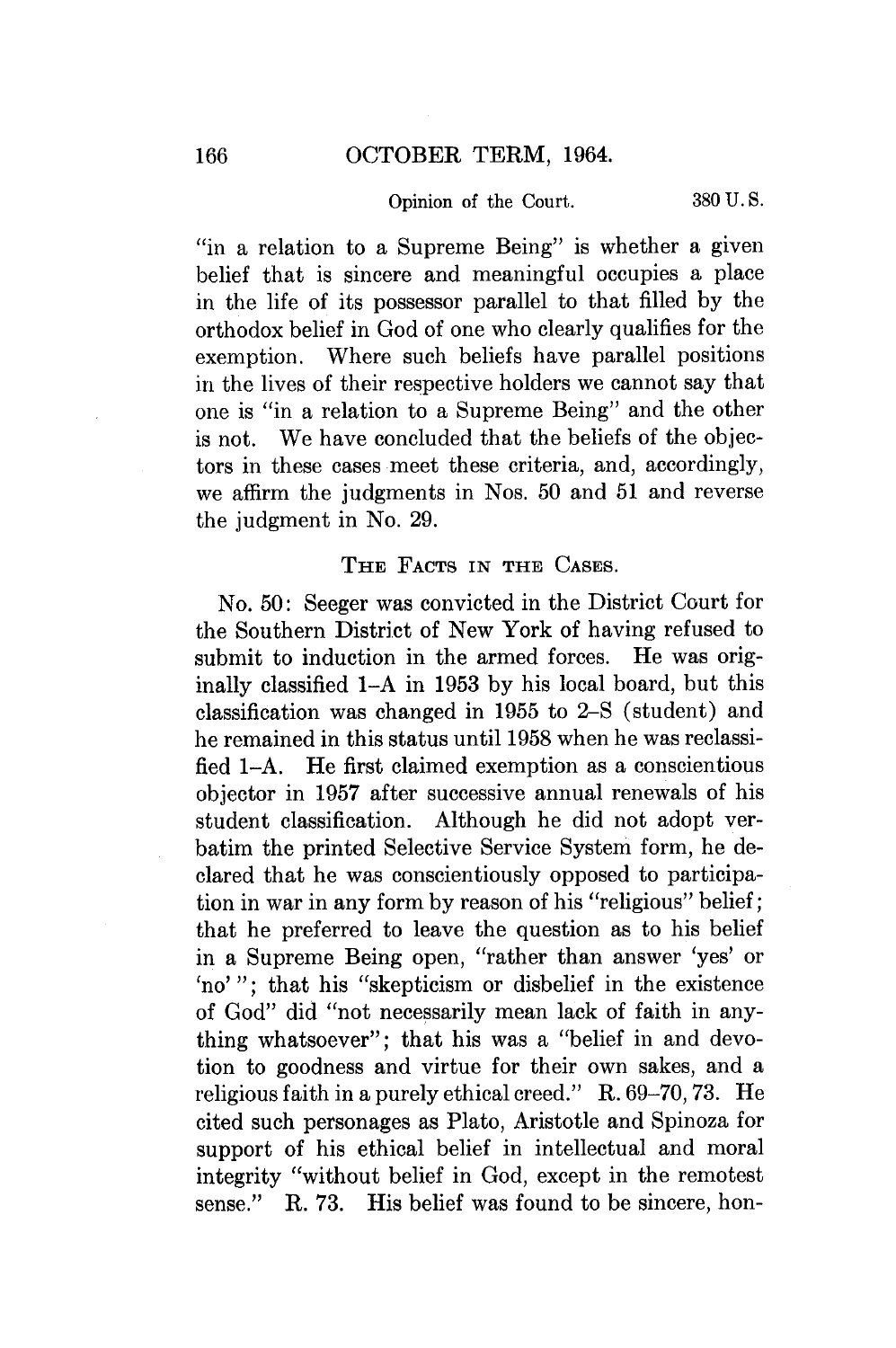est, and made in good faith; and his conscientious objection to be based upon individual training and belief, both of which included research in religious and cultural fields. Seeger's claim, however, was denied solely because it was not based upon a "belief in a relation to a Supreme Being" as required by § 6 (j) of the Act. At trial Seeger's counsel admitted that Seeger's belief was not in relation to a Supreme Being as commonly understood, but contended that he was entitled to the exemption because "under the present law Mr. Seeger's position would also include definitions of religion which have been stated more recently," R. 49, and could be "accommodated" under the definition of religious training and belief in the Act, R. 53. He was convicted and the Court of Appeals reversed, holding that the Supreme Being requirement of the section distinguished "between internally derived and externally compelled beliefs" and was, therefore, an "impermissible classification" under the Due Process Clause of the Fifth Amendment. 326 F. 2d 846.

No. 51: Jakobson was also convicted in the Southern District of New York on a charge of refusing to submit to induction. On his appeal the Court of Appeals reversed on the ground that rejection of his claim may have rested on the factual finding, erroneously made, that he did not believe in a Supreme Being as required by § 6 (j). 325 F. 2d 409.

Jakobson was originally classified 1-A in 1953 and intermittently enjoyed a student classification until 1956. It was not until April 1958 that he made claim to noncombatant classification (1-A-O) as a conscientious objector. He stated on the Selective Service System form that he believed in a "Supreme Being" who was "Creator of Man" in the sense of being "ultimately responsible for the existence of" man and who was "the Supreme Reality" of which "the existence of man is the *result."* R. 44. (Emphasis in the original.) He explained that his reli-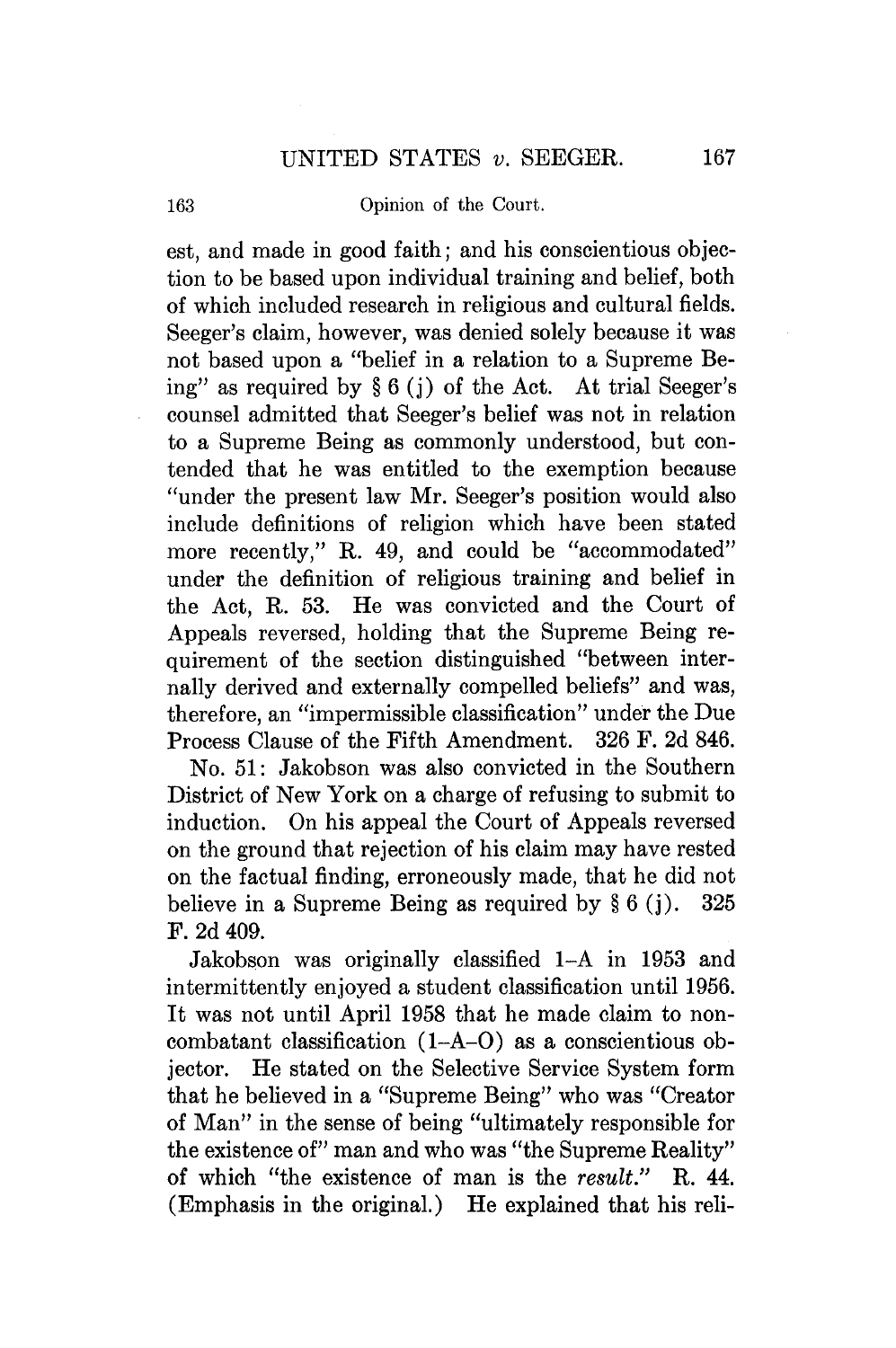gious and social thinking had developed after much meditation and thought. He had concluded that man must be "partly spiritual" and, therefore, "partly akin to the Supreme Reality"; and that his "most important religious law" was that "no man ought ever to wilfully sacrifice another man's life as a means to any other end . **.. ."** R. 45-46. In December 1958 he requested a 1-0 classification since he felt that participation in any form of military service would involve him in "too many situations and relationships that would be a strain on [his] conscience that [he felt he] must avoid." R. 70. He submitted a long memorandum of "notes on religion" in which he defined religion as the *"sum and essence of one's basic attitudes to the fundamental problems of human existence,"* R. 72 (emphasis in the original); he said that he believed in "Godness" which was "the Ultimate Cause for the fact of the Being of the Universe"; that to deny its existence would but deny the existence of the universe because "anything that Is, has an Ultimate Cause for its Being." R. 73. There was a relationship to Godness, he stated, in two directions, *i. e.,* "vertically, towards Godness directly," and "horizontally, towards Godness through Mankind and the World." R. 74. He accepted the latter one. The Board classified him 1-A-O and Jakobson appealed. The hearing officer found that the claim was based upon a personal moral code and that he was not sincere in his claim. The Appeal Board classified him 1-A. It did not indicate upon what ground it based its decision, *i. e.,* insincerity or a conclusion that his belief was only a personal moral code. The Court of Appeals reversed, finding that his claim came within the requirements of § 6 (j). Because it could not determine whether the Appeal Board had found that Jakobson's beliefs failed to come within the statutory definition, or whether it had concluded that he lacked sincerity, it directed dismissal of the indictment.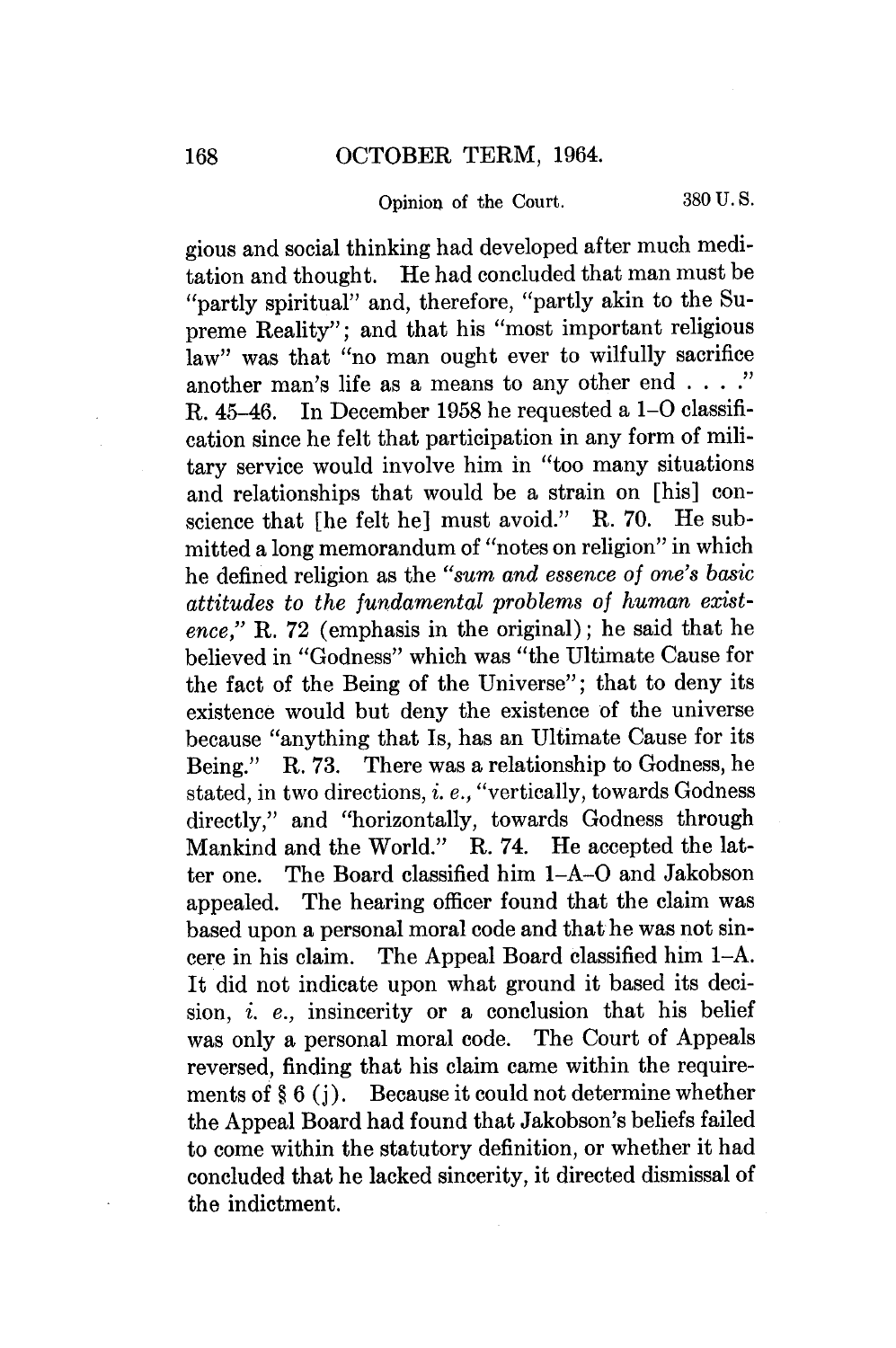No. 29: Forest Britt Peter was convicted in the Northern District of California on a charge of refusing to submit to induction. In his Selective Service System form he stated that he was not a member of a religious sect or organization; he failed to execute section VII of the questionnaire but attached to it a quotation expressing opposition to war, in which he stated that he concurred. In a later form he hedged the question as to his belief in a Supreme Being by saying that it depended on the definition and he appended a statement that he felt it a violation of his moral code to take human life and that he considered this belief superior to his obligation to the state. As to whether his conviction was religious, he quoted with approval Reverend John Haynes Holmes' definition of religion as "the consciousness of some power manifest in nature which helps man in the ordering of his life in harmony with its demands ... **[** ; it] is the supreme expression of human nature; it is man thinking his highest, feeling his deepest, and living his best." R. 27. The source of his conviction he attributed to reading and meditation "in our democratic American culture, with its values derived from the western religious and philosophical tradition." *Ibid.* As to his belief in a Supreme Being, Peter stated that he supposed "you could call that a belief in the Supreme Being or God. These just do not happen to be the words I use." R. 11. In 1959 he was classified 1-A, although there was no evidence in the record that he was not sincere in his beliefs. After his conviction for failure to report for induction the Court of Appeals, assuming *arguendo* that he was sincere, affirmed, 324 F. 2d 173.

# **BACKGROUND OF** § 6 **(j).**

Chief Justice Hughes, in his opinion in *United States v. Macintosh,* 283 U. **S.** 605 (1931), enunciated the rationale behind the long recognition of conscientious objec-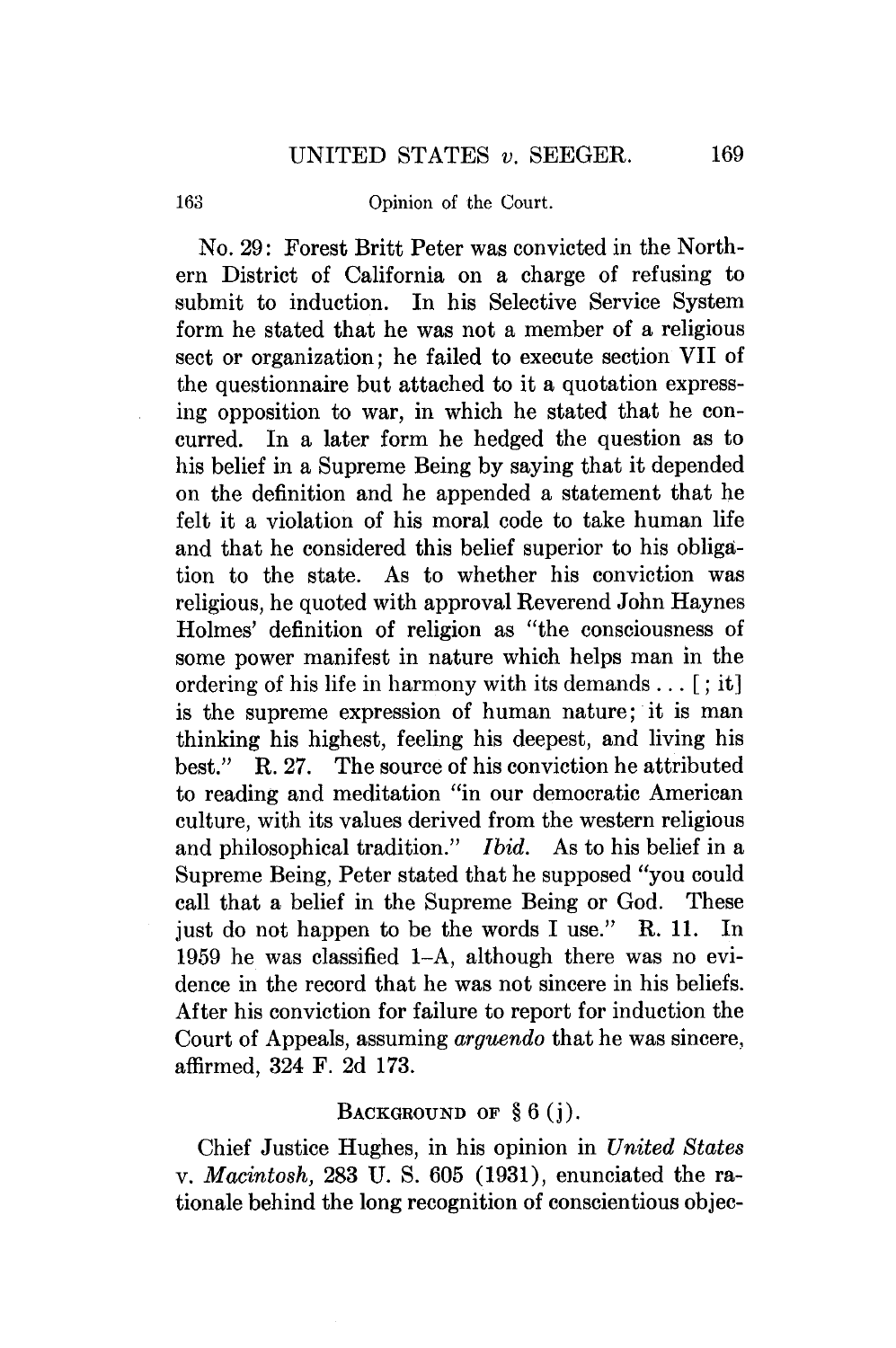tion to participation in war accorded by Congress in our various conscription laws when he declared that "in the forum of conscience, duty to a moral power higher than the State has always been maintained." At 633 (dissenting opinion). In a similar vein Harlan Fiske Stone, later Chief Justice, drew from the Nation's past when he declared that

"both morals and sound policy require that the state should not violate the conscience of the individual. All our history gives confirmation to the view that liberty of conscience has a moral and social value which makes it worthy of preservation at the hands of the state. So deep in its significance and vital, indeed, is it to the integrity of man's moral and spiritual nature that nothing short of the self-preservation of the state should warrant its violation; and it may well be questioned whether the state which preserves its life by a settled policy of violation of the conscience of the individual will not in fact ultimately lose it by the process." Stone, The Conscientious Objector, 21 Col. Univ. Q. 253, 269 (1919).

Governmental recognition of the moral dilemma posed for persons of certain religious faiths by the call to arms came early in the history of this country. Various methods of ameliorating their difficulty were adopted by the Colonies, and were later perpetuated in state statutes and constitutions. Thus by the time of the Civil War there existed a state pattern of exempting conscientious objectors on religious grounds. In the Federal Militia Act of 1862 control of conscription was left primarily in the States. However, General Order No. 99, issued by the Adjutant General pursuant to that Act, provided for striking from the conscription list those who were exempted by the States; it also established a commutation or substitution system fashioned from earlier state enactments. With the Federal Conscription Act of 1863,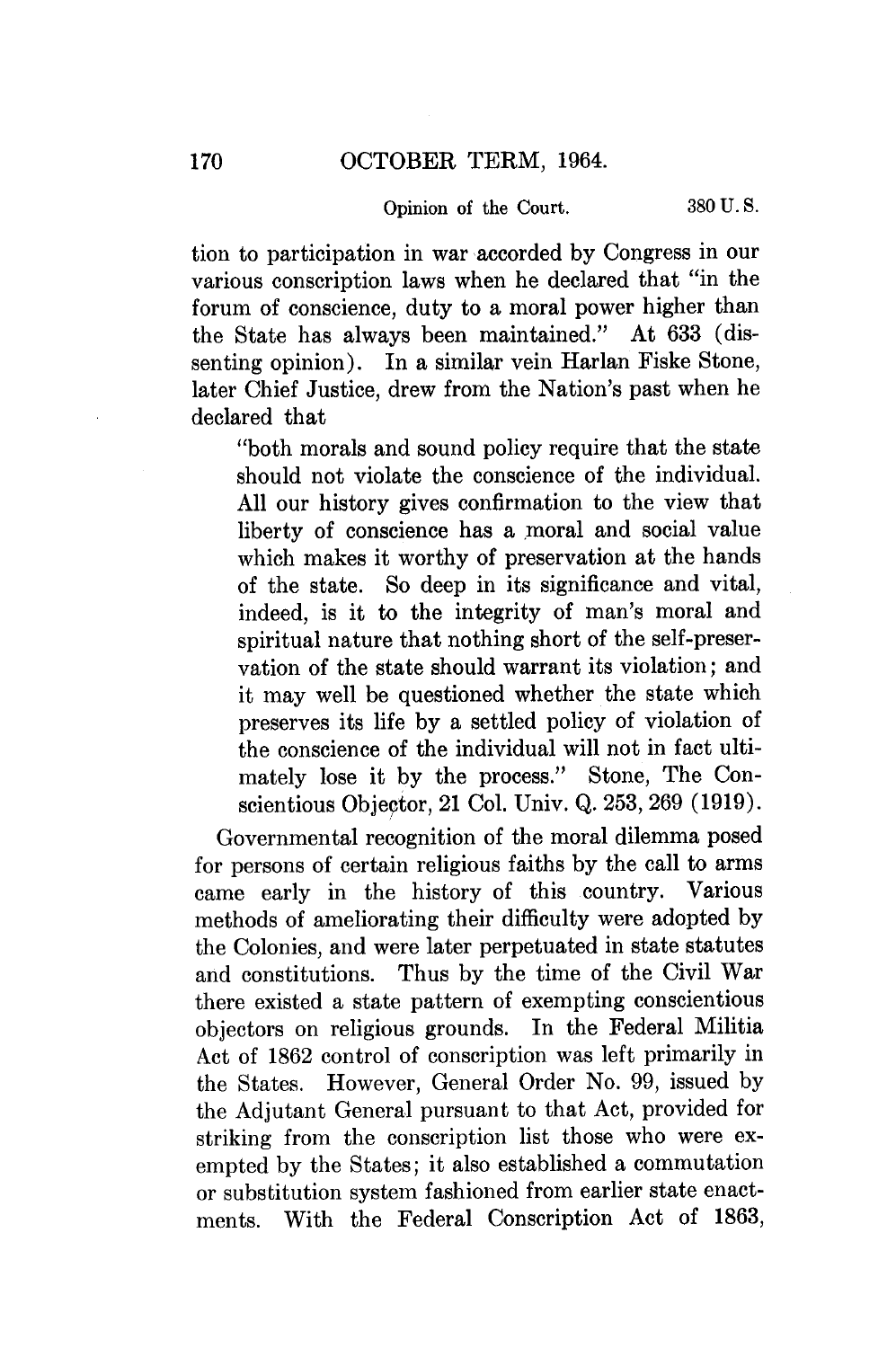which enacted the commutation and substitution provisions of General Order No. 99, the Federal Government occupied the field entirely, and in the 1864 Draft Act, 13 Stat. 9, it extended exemptions to those conscientious objectors who were members of religious denominations opposed to the bearing of arms and who were prohibited from doing so by the articles of faith of their denominations. Selective Service System Monograph No. 11, Conscientious Objection 40-41 (1950). In that same year the Confederacy exempted certain pacifist sects from military duty. *Id.,* at 46.

The need for conscription did not again arise until World War I. The Draft Act of 1917, 40 Stat. 76, 78, afforded exemptions to conscientious objectors who were affiliated with a "well-recognized religious sect or organization [then] organized and existing and whose existing creed or principles [forbade] its members to participate in war in any form . **. . .**" The Act required that all persons be inducted into the armed services, but allowed the conscientious objectors to perform noncombatant service in capacities designated by the President of the United States. Although the 1917 Act excused religious objectors only, in December 1917, the Secretary of War instructed that "personal scruples against war" be considered as constituting "conscientious objection." Selective Service System Monograph No. 11, Conscientious Objection 54-55 (1950). This Act, including its conscientious objector provisions, was upheld against constitutional attack in the *Selective Draft Law Cases, 245* U. **S.** 366, 389-390 (1918).

In adopting the 1940 Selective Training and Service Act Congress broadened the exemption afforded in the 1917 Act by making it unnecessary to belong to a pacifist religious sect if the claimant's own opposition to war was based on "religious training and belief." 54 Stat. 889. Those found to be within the exemption were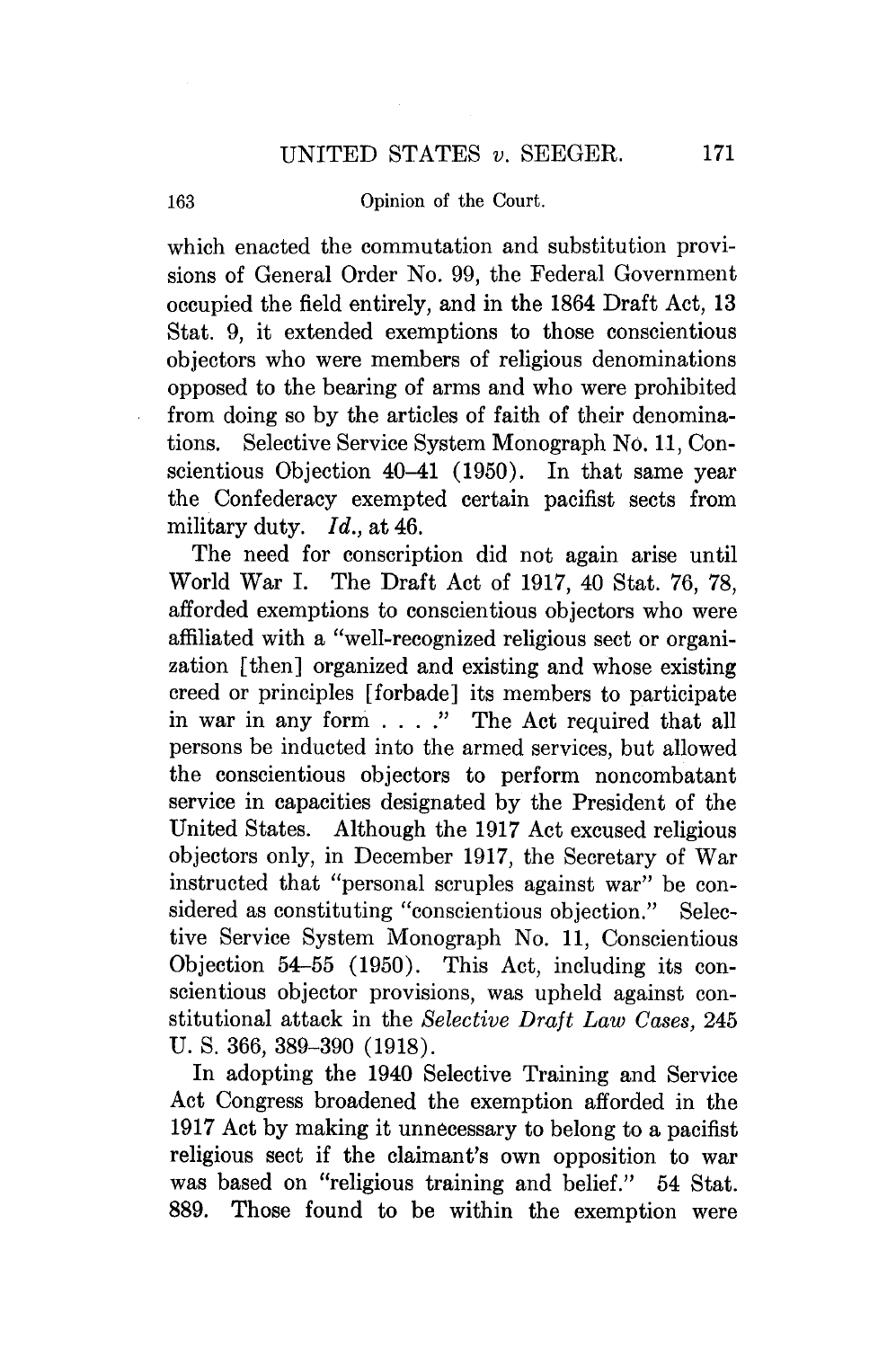not inducted into the armed services but were assigned to noncombatant service under the supervision of the Selective Service System. The Congress recognized that one might be religious without belonging to an organized church just as surely as minority members of a faith not opposed to war might through religious reading reach a conviction against participation in war. Congress Looks at the Conscientious Objector (National Service Board for Religious Objectors, 1943) 71, 79, 83, 87, 88, 89. Indeed, the consensus of the witnesses appearing before the congressional committees was that individual belief-rather than membership in a church or sect-determined the duties that God imposed upon a person in his everyday conduct; and that "there is a higher loyalty than loyalty to this country, loyalty to God." *Id.*, at 29–31. See also the proposals which were made to the House Military Affairs Committee but rejected. *Id.,* at 21-23, 82-83, 85. Thus, while shifting the test from membership in such a church to one's individual belief the Congress nevertheless continued its historic practice of excusing from armed service those who believed that they owed an obligation, superior to that due the state, of not participating in war in any form.

Between 1940 and 1948 two courts of appeals **1** held that the phrase "religious training and belief" did not include philosophical, social or political policy. Then in 1948 the Congress amended the language of the statute and declared that "religious training and belief" was to be defined as "an individual's belief in a relation to a Supreme Being involving duties superior to those arising from any human relation, but [not including] essentially political, sociological, or philosophical views or a merely personal moral code." The only significant mention of

**<sup>1</sup>** See *United States* v. *Kauten,* 133 F. 2d 703 (C. A. 2d Cir. 1943); *Berman* v. *United States,* 156 F. 2d 377 (C. A. 9th Cir. 1946).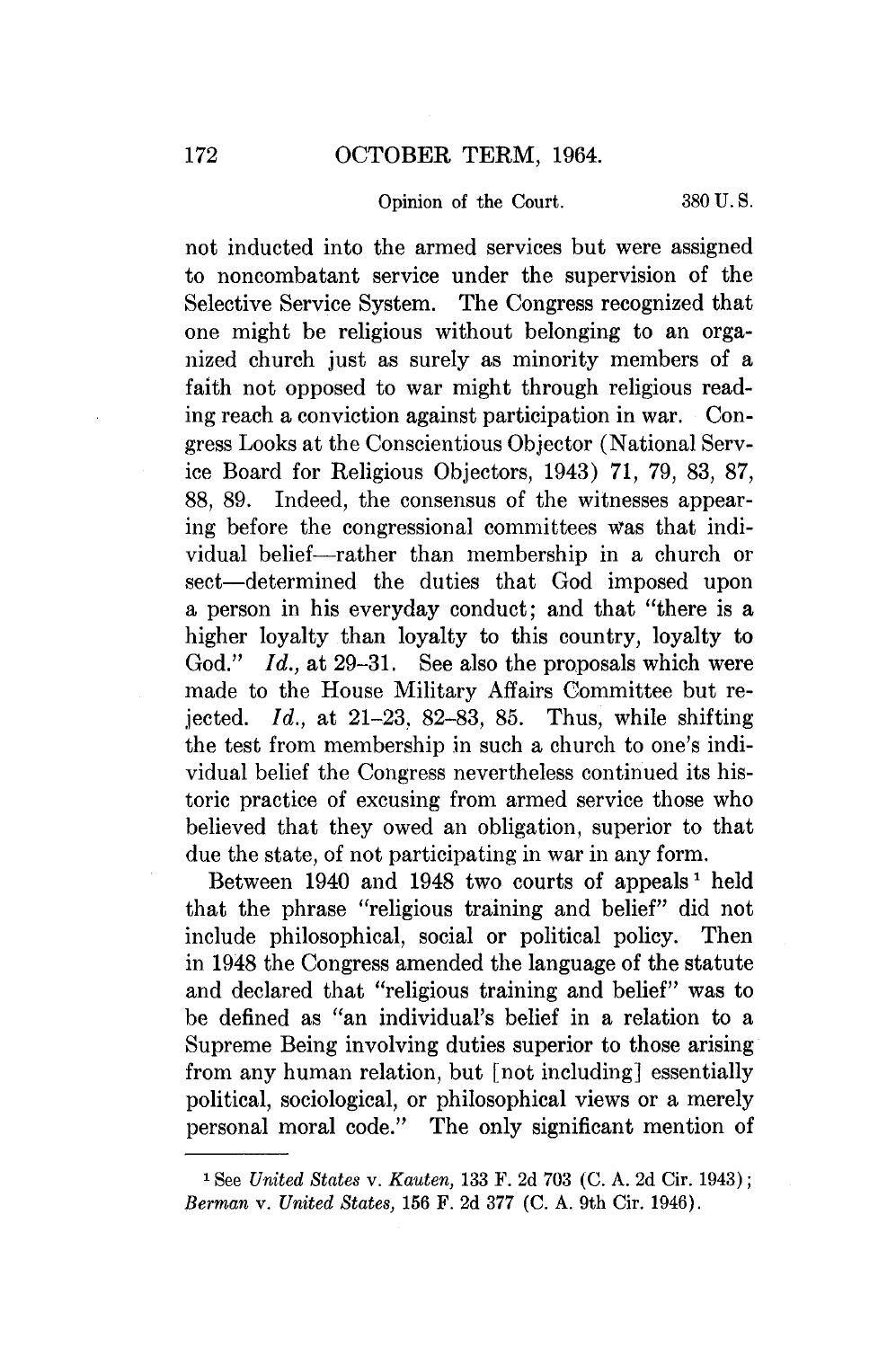this change in the provision appears in the report of the Senate Armed Services Committee recommending adoption. It said simply this: "This section reenacts substantially the same provisions as were found in subsection 5 (g) of the 1940 act. Exemption extends to anyone who, because of religious training and belief in his relation to a Supreme Being, is conscientiously opposed to combatant military service or to both combatant and noncombatant military service. (See *United States* v. *Berman [sic],* 156 F. (2d) 377, certiorari denied, 329 U. **S.** 795.)" S. Rep. No. 1268, 80th Cong., 2d Sess., 14.

# **INTERPRETATION OF § 6 (j).**

1. The crux of the problem lies in the phrase "religious training and belief" which Congress has defined as "belief in a relation to a Supreme Being involving duties superior to those arising from any human relation." In assigning meaning to this statutory language we may narrow the inquiry by noting briefly those scruples expressly excepted from the definition. The section excludes those persons who, disavowing religious belief, decide on the basis of essentially political, sociological or economic considerations that war is wrong and that they will have no part of it. These judgments have historically been reserved for the Government, and in matters which can be said to fall within these areas the conviction of the individual has never been permitted to override that of the state. *United States v. Macintosh, supra* (dissenting opinion). The statute further excludes those whose opposition to war stems from a "merely personal moral code," a phrase to which we shall have occasion to turn later in discussing the application of § 6 **(j)** to these cases. We also pause to take note of what is not involved in this litigation. No party claims to be an atheist or attacks the statute on this ground. The question is not, therefore, one between theistic and atheistic beliefs. We do not deal with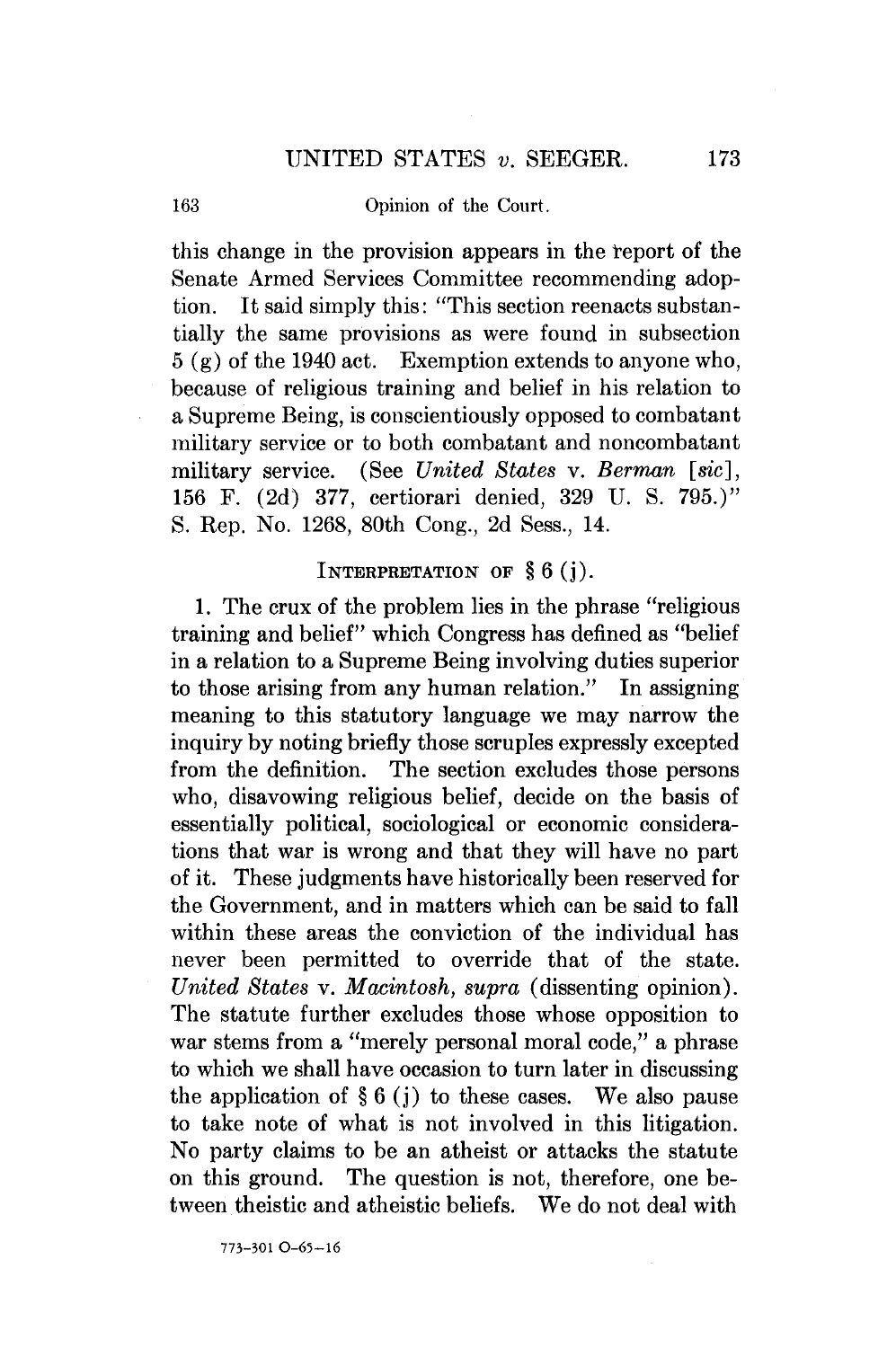or intimate any decision on that situation in these cases. Nor do the parties claim the monotheistic belief that there is but one God; what they claim (with the possible exception of Seeger who bases his position here not on factual but on purely constitutional grounds) is that they adhere to theism, which is the "Belief in the existence of a god or gods; **. .** . Belief in superhuman powers or spiritual agencies in one or many gods," as opposed to atheism.<sup>2</sup> Our question, therefore, is the narrow one: Does the term "Supreme Being" as used in § 6 (j) mean the orthodox God or the broader concept of a power or being, or a faith, "to which all else is subordinate or upon which all else is ultimately dependent"? Webster's New International Dictionary (Second Edition). In considering this question we resolve it solely in relation to the language of § 6 (j) and not otherwise.

2. Few would quarrel, we think, with the proposition that in no field of human endeavor has the tool of language proved so inadequate in the communication of ideas as it has in dealing with the fundamental questions of man's predicament in life, in death or in final judgment and retribution. This fact makes the task of discerning the intent of Congress in using the phrase "Supreme Being" a complex one. Nor is it made the easier by the richness and variety of spiritual life in our country. Over 250 sects inhabit our land. Some believe in a purely personal God, some in a supernatural deity; others think of religion as a way of life envisioning as its ultimate goal the day when all men can live together in perfect understanding and peace. There are those who think of God as the depth of our being; others, such as the Buddhists, strive for a state of lasting rest through self-denial and inner purification; in Hindu philosophy, the Supreme Being is

<sup>2</sup> See Webster's New International Dictionary (Second Edition); Webster's New\* Collegiate Dictionary (1949).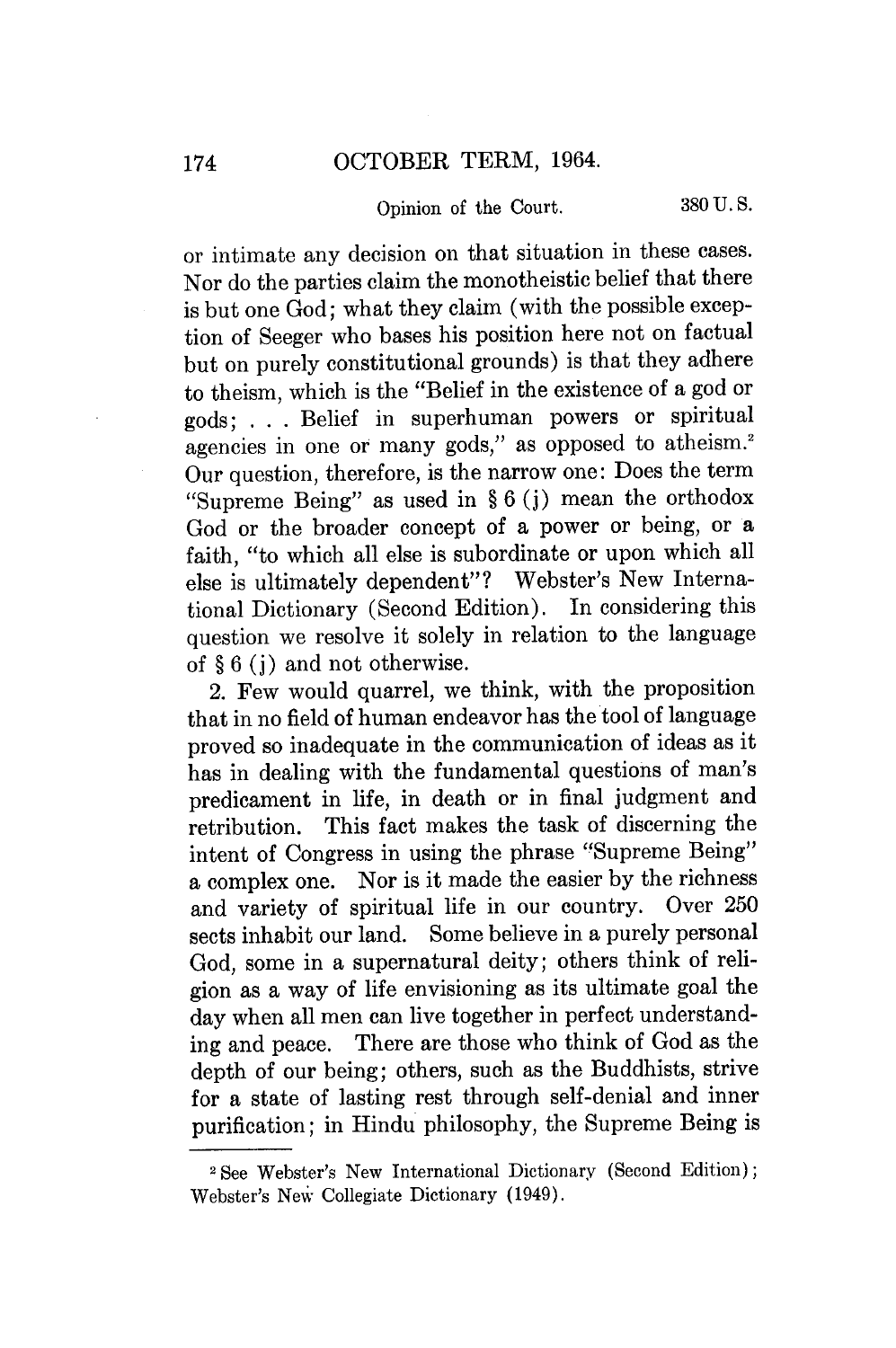the transcendental reality which is truth, knowledge and bliss. Even those religious groups which have traditionally opposed war in every form have splintered into various denominations: from 1940 to 1947 there were four denominations using the name "Friends," Selective Service System Monograph No. 11, Conscientious Objection 13 (1950); the "Church of the Brethren" was the official name of the oldest and largest church body of four denominations composed of those commonly called Brethren, *id.,* at 11; and the "Mennonite Church" was the largest of 17 denominations, including the Amish and Hutterites, grouped as "Mennonite bodies" in the 1936 report on the Census of Religious Bodies, *id.,* at 9. This vast panoply of beliefs reveals the magnitude of the problem which faced the Congress when it set about providing an exemption from armed service. It also emphasizes the care that Congress realized was necessary in the fashioning of an exemption which would be in keeping with its longestablished policy of not picking and choosing among religious beliefs.

In spite of the elusive nature of the inquiry, we are not without certain guidelines. In amending the 1940 Act, Congress adopted almost intact the language of Chief Justice Hughes in *United States v. Macintosh, supra:*

"The essence of religion is belief in a relation to *God* involving duties superior to those arising from any human relation." At 633-634. (Emphasis supplied.)

By comparing the statutory definition with those words, however, it becomes readily apparent that the Congress deliberately broadened them by substituting the phrase "Supreme Being" for the appellation "God." And in so doing it is also significant that Congress did not elaborate on the form or nature of this higher authority which it chose to designate as "Supreme Being." By so refraining it must have had in mind the admonitions of the Chief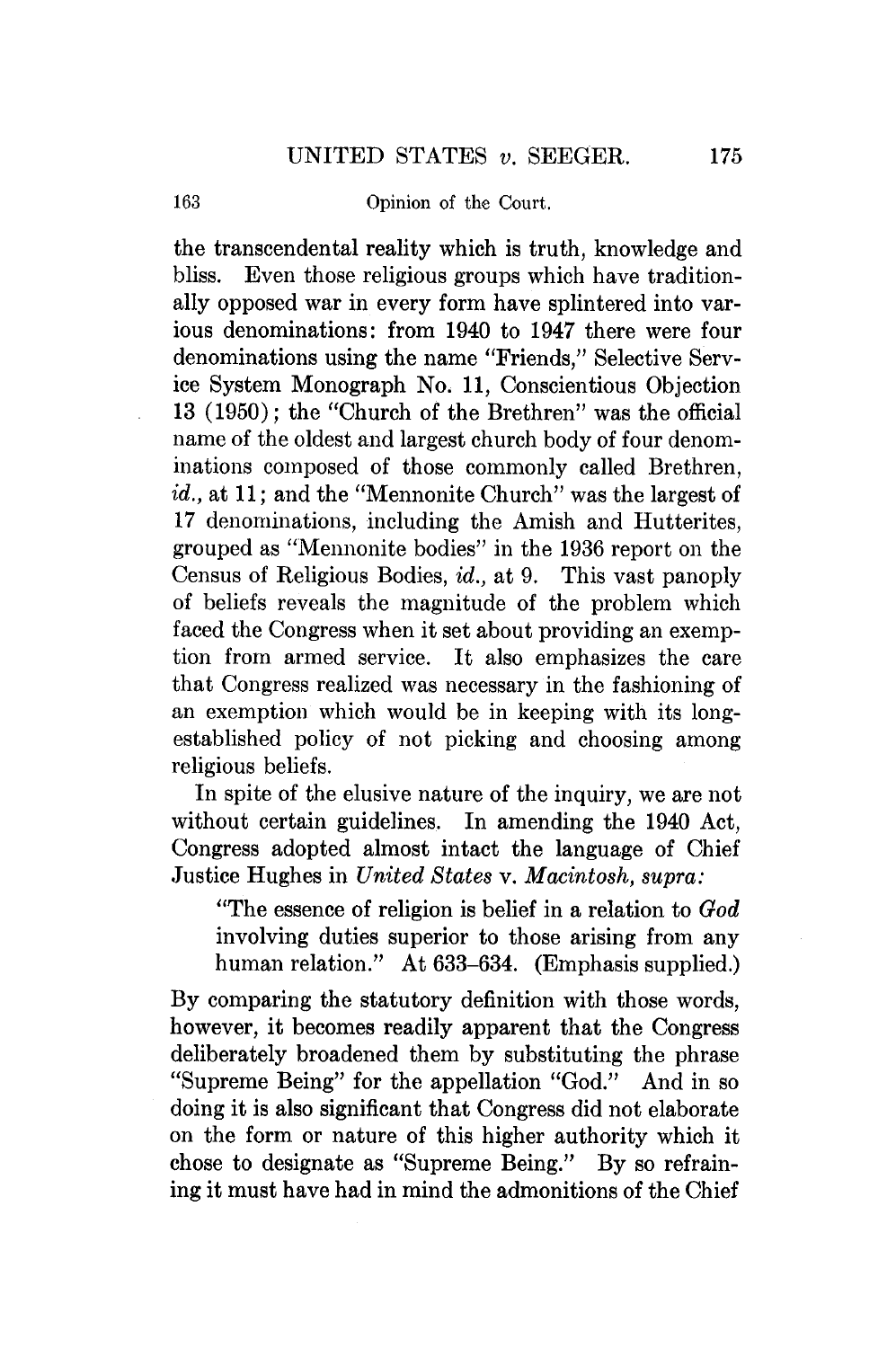Justice when he said in the same opinion that even the word "God" had myriad meanings for men of faith:

"[P]utting aside dogmas with their particular conceptions of deity, freedom of conscience itself implies respect for an innate conviction of paramount duty. The battle for religious liberty has been fought and won with respect to religious beliefs and practices, which are not in conflict with good order, upon the very ground of the supremacy of conscience within its proper field." At 634.

Moreover, the Senate Report on the bill specifically states that § 6 (j) was intended to re-enact "substantially the same provisions as were found" in the 1940 Act. That statute, of course, refers to "religious training and belief" without more. Admittedly, all of the parties here purport to base their objection on religious belief. It appears, therefore, that we need only look to this clear statement of congressional intent as set out in the report. Under the 1940 Act it was necessary only to have a conviction based upon religious training and belief; we believe that is all that is required here. Within that phrase would come all sincere religious beliefs which are based upon a power or being, or upon a faith, to which all else is subordinate or upon which all else is ultimately dependent. The test might be stated in these words: A sincere and meaningful belief which occupies in the life of its possessor a place parallel to that filled by the God of those admittedly qualifying for the exemption comes within the statutory definition. This construction avoids imputing to Congress an intent to classify different religious beliefs, exempting some and excluding others, and is in accord with the well-established congressional policy of equal treatment for those whose opposition to service is grounded in their religious tenets.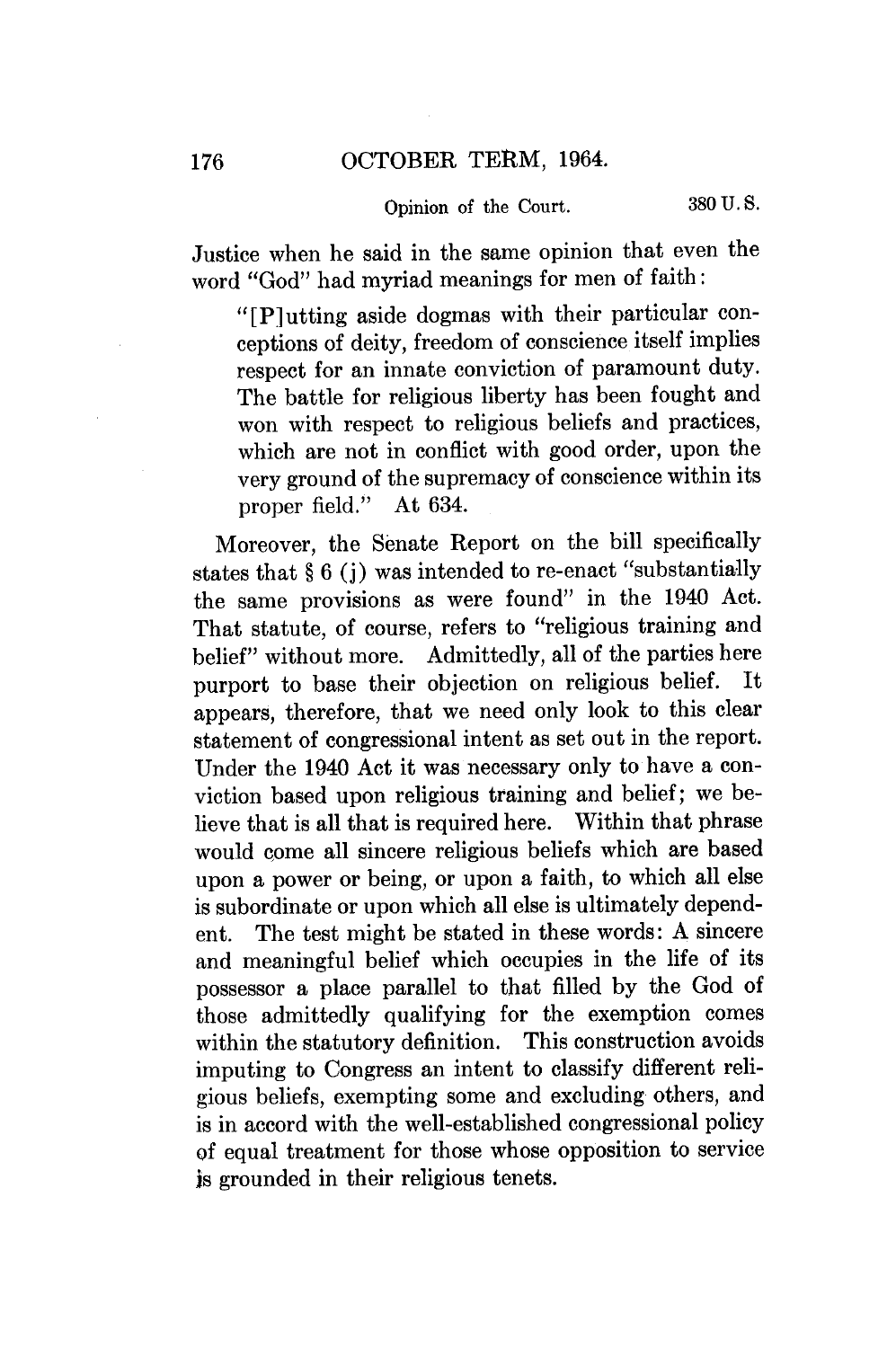3. The Government takes the position that since *Berman* v. *United States, supra,* was cited in the Senate Report on the 1948 Act, Congress must have desired to adopt the *Berman* interpretation of what constitutes "religious belief." Such a claim, however, will not bear scrutiny. First, we think it clear that an explicit statement of congressional intent deserves more weight than the parenthetical citation of a case which might stand for a number of things. Congress specifically stated that it intended to re-enact substantially the same provisions as were found in the 1940 Act. Moreover, the history of that Act reveals no evidence of a desire to restrict the concept of religious belief. On the contrary the Chairman of the House Military Affairs Committee which reported out the 1940 exemption provisions stated:

"We heard the conscientious objectors and all of their representatives that we could possibly hear, and, summing it all up, their whole objection to the bill, aside from their objection to compulsory military training, was based upon the right of conscientious objection and in most instances to the right of the ministerial students to continue in their studies, and we have provided ample protection for those classes and those groups." 86 Cong. Rec. 11368 (1940).

During the House debate on the bill, Mr. Faddis of Pennsylvania made the following statement:

"We have made provision to take care of conscientious objectors. I am sure the committee has had all the sympathy in the world with those who appeared claiming to have religious scruples against rendering military service in its various degrees. Some appeared who had conscientious scruples against handling lethal weapons, but who had no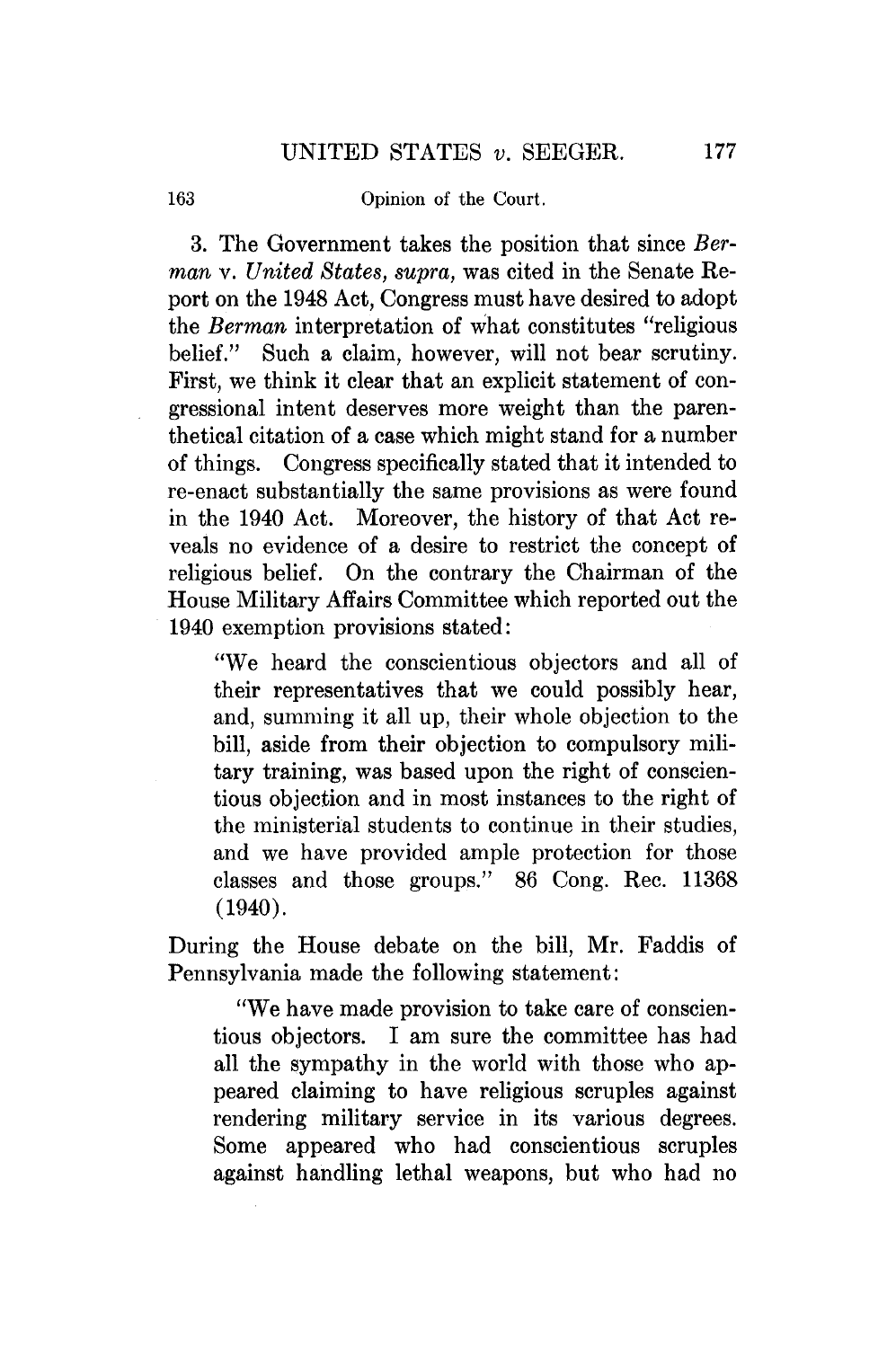scruples against performing other duties which did not actually bring them into combat. Others appeared who claimed to have conscientious scruples against participating in any of the activities that would go along with the Army. The committee took all of these into consideration and has written a bill which, I believe, will take care of all the reasonable objections of this class of people." 86 Cong. Rec. 11418 (1940).

Thus the history of the Act belies the notion that it was to be restrictive in application and available only to those believing in a traditional God.

As for the citation to *Berman,* it might mean a number of things. But we think that Congress' action in citing it must be construed in such a way as to make it consistent with its express statement that it meant substantially to re-enact the 1940 provision. As far as we can find, there is not one word to indicate congressional concern over any conflict between *Kauten* and *Berman.* Surely, if it thought that two clashing interpretations as to what amounted to "religious belief" had to be resolved, it would have said so somewhere in its deliberations. Thus, we think that rather than citing *Berman* for what it said "religious belief" was, Congress cited it for what it said "religious belief" was not. For both *Kauten* and *Berman* hold in common the conclusion that exemption must be denied to those whose beliefs are political, social or philosophical in nature, rather than religious. Both, in fact, denied exemption on that very ground. It seems more likely, therefore, that it was this point which led Congress to cite *Berman.* The first part of the § 6 (j) definition-belief in a relation to a Supreme Being-was indeed set out in *Berman,* with the exception that the court used the word "God" rather than "Supreme Being." However, as the Government recognizes, *Berman* took that language word for word from *Macintosh.* Far from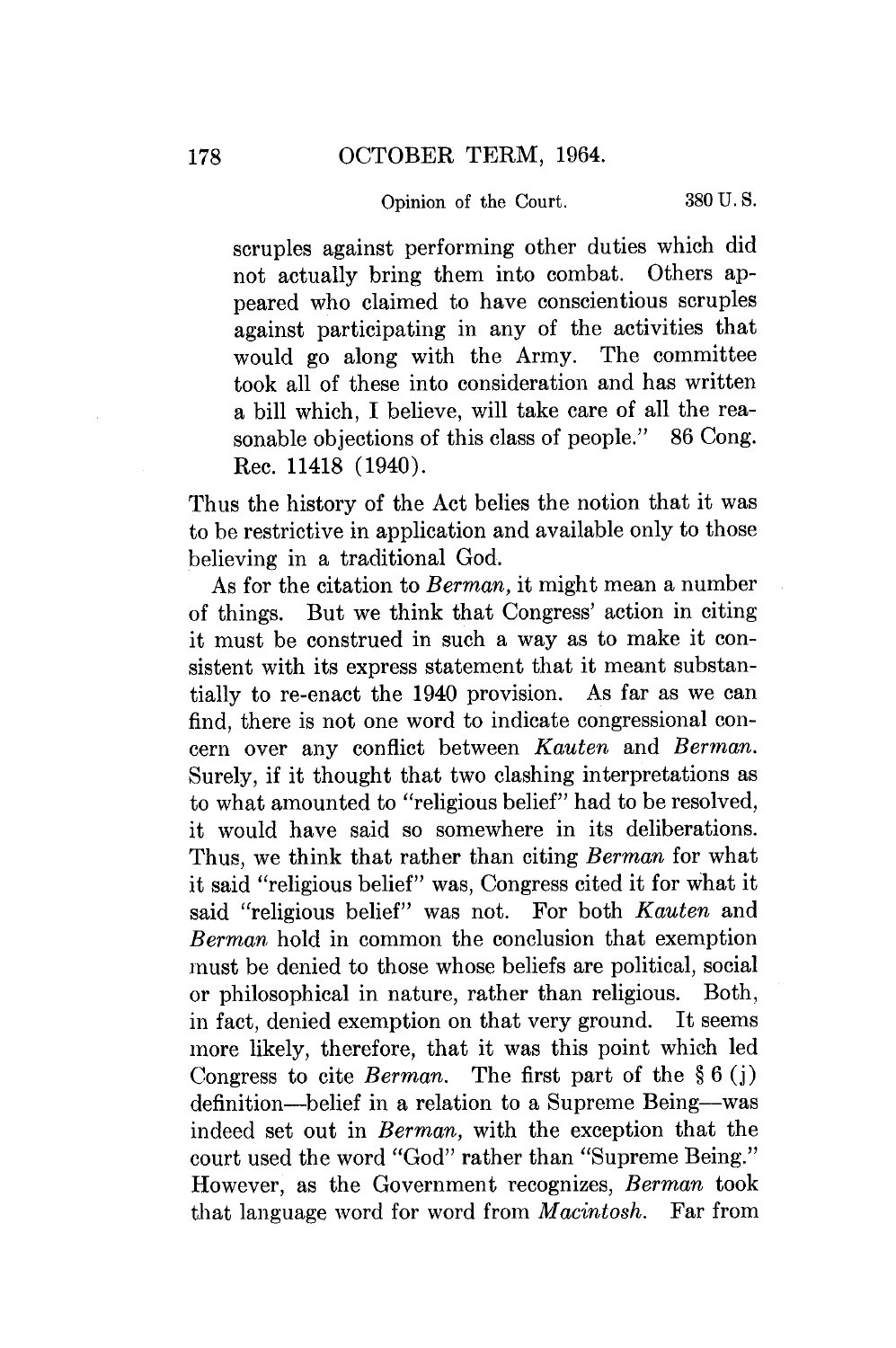requiring a conclusion contrary to the one we reach here, Chief Justice Hughes' opinion, as we have pointed out, supports our interpretation.

Admittedly, the second half of the statutory definitionthe rejection of sociological and moral views-was taken directly from *Berman*. But, as we have noted, this same view was adhered to in *United States* v. *Kauten, supra.* Indeed the Selective Service System has stated its view of the cases' significance in these terms: "The *United States* v. *Kauten* and *Herman Berman* v. *United States* cases ruled that a valid conscientious objector claim to exemption must be based solely on 'religious training and belief' and not on philosophical, political, social, or other grounds . **. . ."** Selective Service System Monograph No. 11, Conscientious Objection 337 (1950). See *id.,* at 278. That the conclusions of the Selective Service System are not to be taken lightly is evidenced in this statement by Senator Gurney, Chairman of the Senate Armed Services Committee and sponsor of the Senate bill containing the present version of  $\S 6$  (j):

"The bill which. is now pending follows the 1940 act, with very few technical amendments, worked out by those in Selective Service who had charge of the conscientious-objector problem during the war." 94 Cong. Rec. 7305 (1948).

Thus we conclude that in enacting § 6 (j) Congress simply made explicit what the courts of appeals had correctly found implicit in the 1940 Act. Moreover, it is perfectly reasonable that Congress should have selected *Berman* for its citation, since this Court denied certiorari in that case, a circumstance not present in *Kauten.*

Section 6 (j), then, is no more than a clarification of the 1940 provision involving only certain "technical amendments," to use the words of Senator Gurney. As such it continues the congressional policy of providing exemption from military service for those whose opposition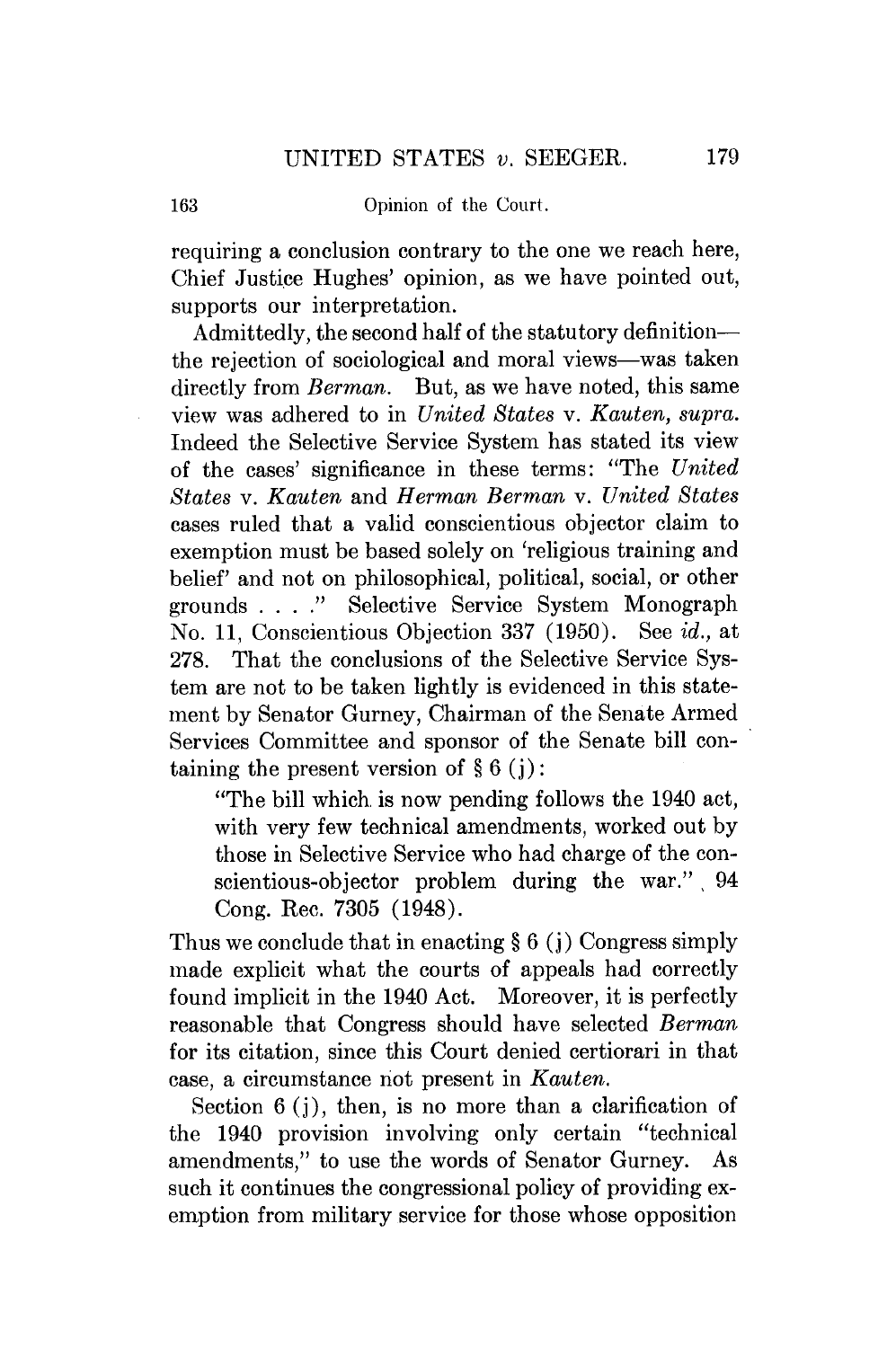is based on grounds that can fairly be said to be "religious." **<sup>I</sup>**To hold otherwise would not only fly in the face of Congress' entire action in the past; it would ignore the historic position of our country on this issue since its founding.

4. Moreover, we believe this construction embraces the ever-broadening understanding of the modern religious community. The eminent Protestant theologian, Dr. Paul Tillich, whose views the Government concedes would come within the statute, identifies God not as a projection "out there" or beyond the skies but as the ground of our very being. The Court of Appeals stated in No. 51 that Jakobson's views "parallel [those of] this eminent theologian rather strikingly." 325 F. 2d, at 415-416. In his book, Systematic Theology, Dr. Tillich says:

"I have, written of the God above the God of theism .... In such a state [of self-affirmation] the God of both religious and theological language disappears. But something remains, namely, the seriousness of that doubt in which meaning within meaninglessness is affirmed. The source of this affirmation of meaning within meaninglessness, of certitude within doubt, is not the God of traditional theism but the 'God above God,' the power of being, which works through those who have no name for it, not even the name God." II Systematic Theology 12 (1957).

A definition of "religious training and belief" identical to that in § 6 **(j)** is found in § 337 of the Immigration and Nationality Act, 66 Stat. 258, 8 U. S. C. § 1448 (a) (1958 ed.). It is noteworthy that in connection with this Act, the Senate Special Subcommittee to Investigate Immigration and Naturalization stated: "The subcommittee realizes and respects the fact that the question of whether or not a person must bear arms in defense of his country may be one which invades the province of religion and personal conscience." Thus, it recommended that an alien not be required to vow to bear arms when he asserted "his opposition to participation in war in any form because of his personal religious training and belief." S. Rep. No. 1515, 81st Cong., 2d Sess., 742, 746.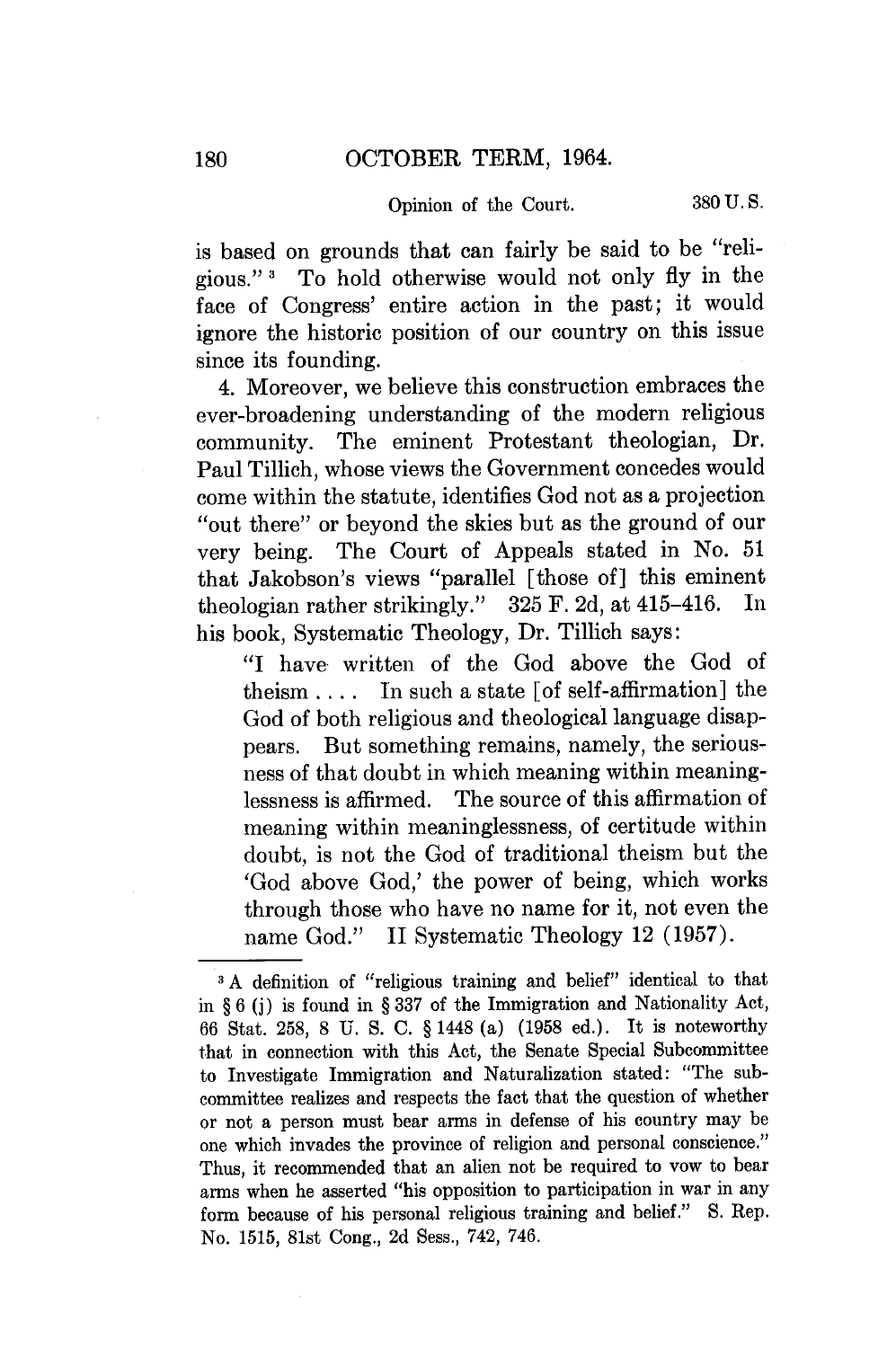Another eminent cleric, the Bishop of Woolwich, John A. T. Robinson, in his book, Honest To God (1963), states:

"The Bible speaks of a God 'up there.' No doubt its picture of a three-decker universe, of 'the heaven above, the earth beneath and the waters under the earth,' was once taken quite literally. . . **."** At 11. "[Later] *in place of a God who is literally or physically 'up there' we have accepted, as part of our mental furniture, a God who is spiritually or metaphysically 'out there.'* . . . But now it seems there is no room for him, not merely in the inn, but in the entire universe: for there are no vacant places left. In reality, of course, our new view of the universe has made not the slightest difference...." At  $13-14$ .

"But the idea of a God spiritually or metaphysically 'out there' dies very much harder. Indeed, most people would be seriously disturbed by the thought that it should need to die at all. For it *is* their God, and they have nothing to put in its place. . . . Every one of us lives with some mental picture of a God 'out there,' a God who 'exists' above and beyond the world he made, a God 'to' whom we pray and to whom we 'go' when we die." At 14.

"But the signs are that we are reaching the point at which the whole conception of a God 'out there,' which has served us so well since the collapse of the three-decker universe, is itself becoming more of a hindrance than a help." At 15-16. (Emphasis in original.)

The Schema of the recent Ecumenical Council included a most significant declaration on religion:

<sup>4</sup> Draft declaration on the Church's relations with non-Christians, Council Daybook, Vatican II, 3d Sess., p. 282, N. C. W. C., Washington, D. C., 1965.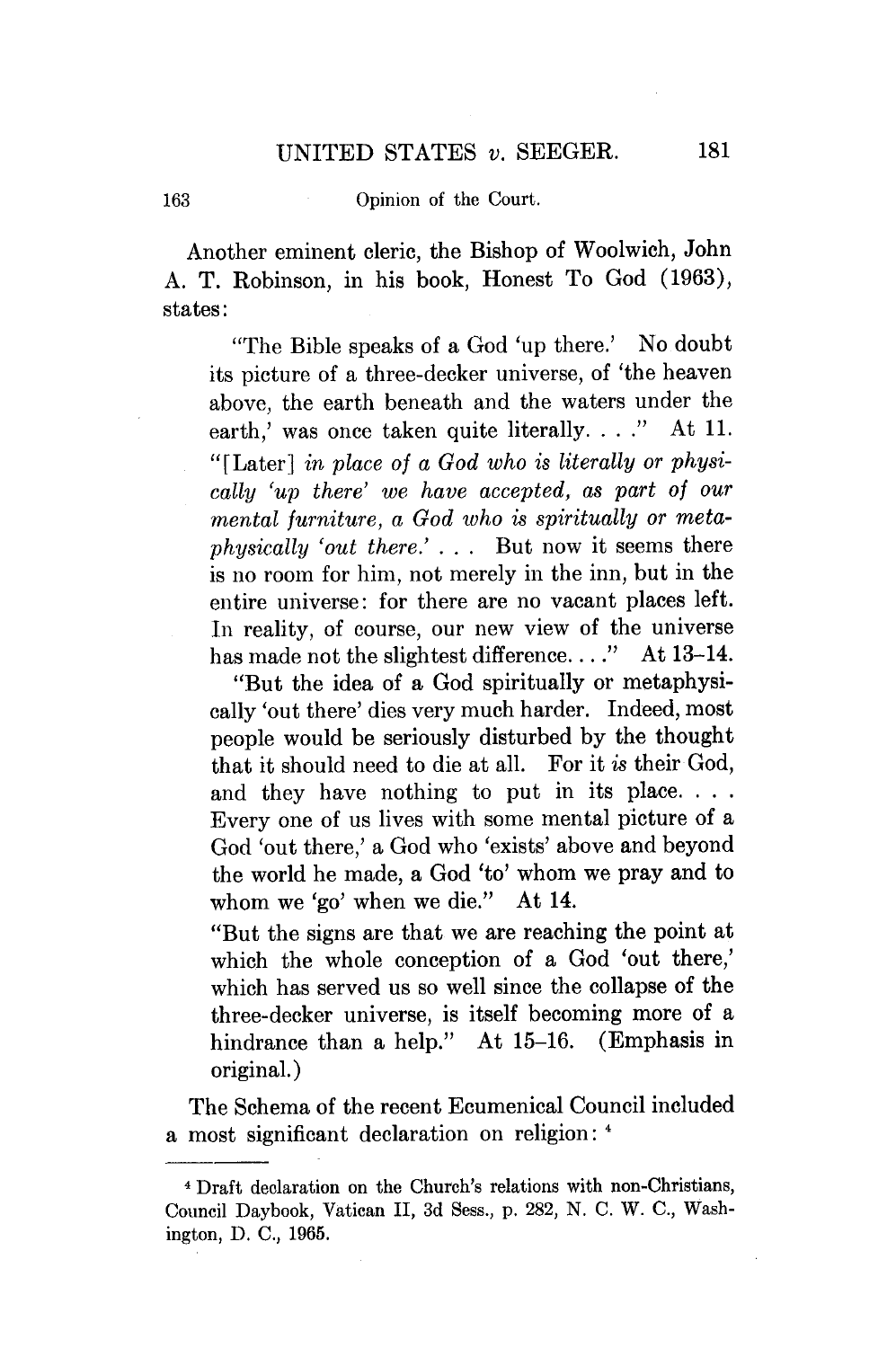"The community of all peoples is one. One is their origin, for God made the entire human race live on all the face of the earth. One, too, is their ultimate end, God. Men expect from the various religions answers to the riddles of the human condition: What is man? What is the meaning and purpose of our lives? What is the moral good and what is sin? What are death, judgment, and retribution after death?

"Ever since primordial days, numerous peoples have had a certain perception of that hidden power which hovers over the course of things and over the events that make up the lives of men; some have even come to know of a Supreme Being and Father. Religions in an advanced culture have been able to use more refined concepts and a more developed language in their struggle for an answer to man's religious questions.

"Nothing that is true and holy in these religions is scorned by the Catholic Church. Ceaselessly the Church proclaims Christ, 'the Way, the Truth, and the Life,' in whom God reconciled all things to Himself. The Church regards with sincere reverence those ways of action and of life, precepts and teachings which, although they differ from the ones she sets forth, reflect nonetheless a ray of that Truth which enlightens all men."

Dr. David Saville Muzzey, a leader in the Ethical Culture Movement, states in his book, Ethics As a Religion (1951), that "[elverybody except the avowed atheists (and they are comparatively few) believes in some kind of God," and that "The proper question to ask, therefore, is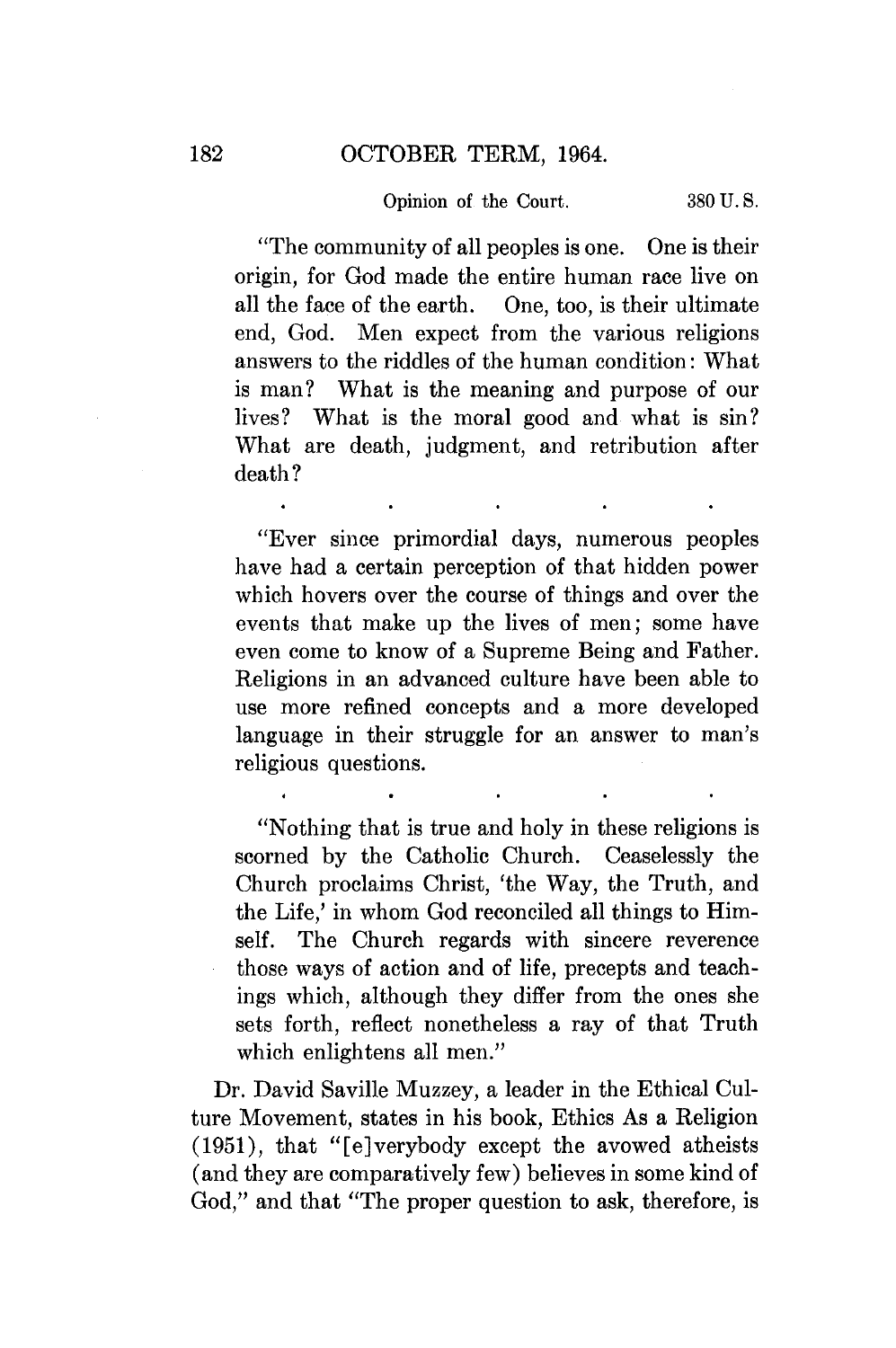not the futile one, Do you believe in God? but rather, What *kind* of God do you believe in?" *Id.,* at 86-87. Dr. Muzzey attempts to answer that question:

"Instead of positing a personal God, whose existence man can neither prove nor disprove, the ethical concept is founded on human experience. It is anthropocentric, not theocentric. Religion, for all the various definitions that have been given of it, must surely mean the devotion of man to the highest ideal that he can conceive. And that ideal is a community of spirits in which the latent moral potentialities of men shall have been elicited by their reciprocal endeavors to cultivate the best in their fellow men. What ultimate reality is we do not know; but we have the faith that it expresses itself in the human world as the power which inspires in men moral purpose." At 95.

"Thus the 'God' that we love is not the figure on the great white throne, but the perfect pattern, envisioned by faith, of humanity as it should be, purged of the evil elements which retard its progress toward 'the knowledge, love and practice of the right.' " At 98.

These are but a few of the views that comprise the broad spectrum of religious beliefs found among us. But they demonstrate very clearly the diverse manners in which beliefs, equally paramount in the lives of their possessors, may be articulated. They further reveal the difficulties inherent in placing too narrow a construction on the provisions of  $\S 6$  (j) and thereby lend conclusive support to the construction which we today find that Congress intended.

5. We recognize the difficulties that have always faced the trier of fact in these cases. We hope that the test that we lay down proves less onerous. The examiner is fur-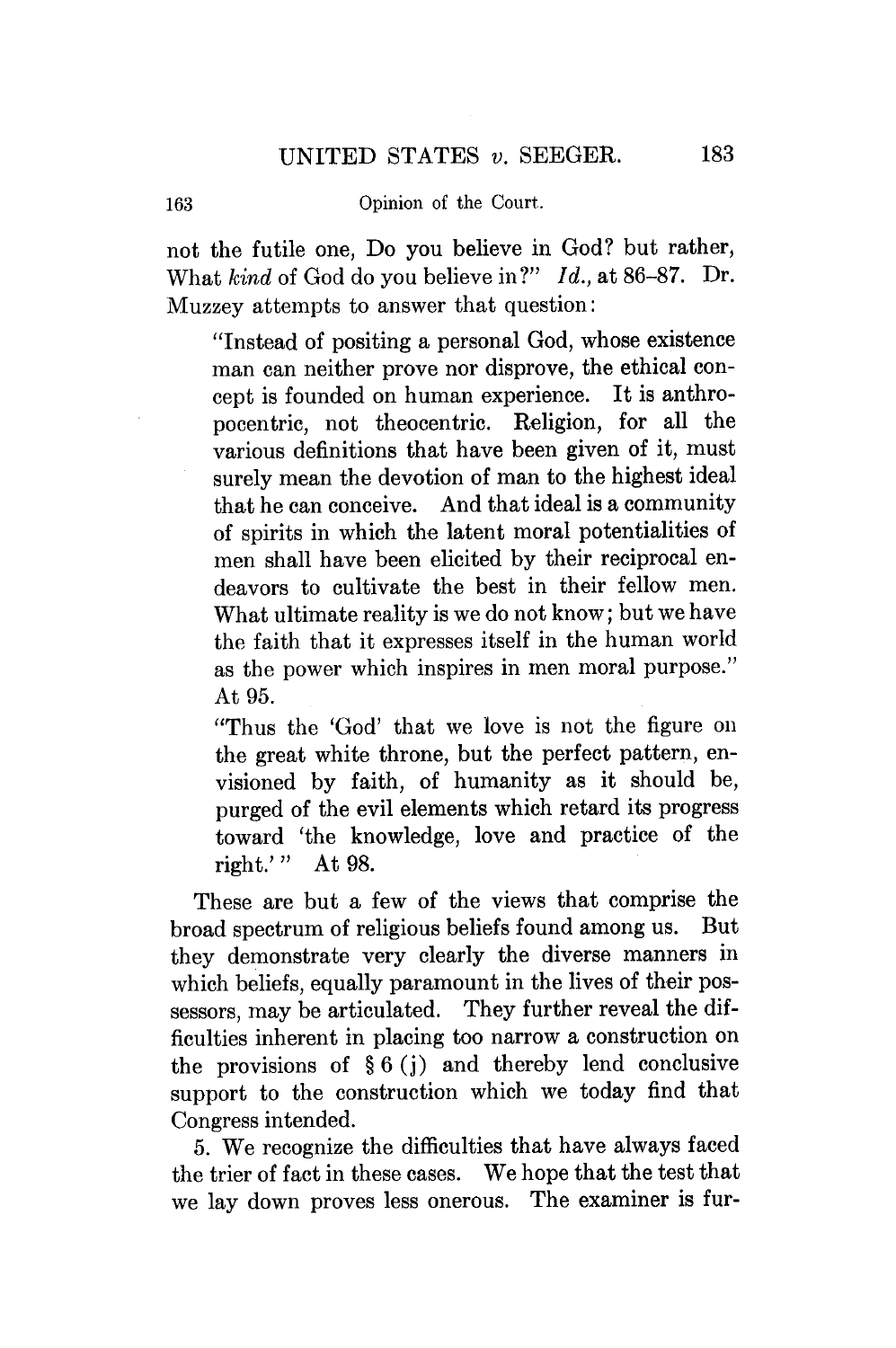nished a standard that permits consideration of criteria with which he has had considerable experience. While the applicant's words may differ, the test is simple of application. It is essentially an objective one, namely, does the claimed belief occupy the same place in the life of the objector as an orthodox belief in God holds in the life of one clearly qualified for exemption?

Moreover, it must be remembered that in resolving these exemption problems one deals with the beliefs of different individuals who will articulate them in a multitude of ways. In such an intensely personal area, of course, the claim of the registrant that his belief is an essential part of a religious faith must be given great weight. Recognition of this was implicit in this language, cited by the *Berman* court from *State* v. *Amana Society,* 132 Iowa 304, 109 N. W. 894 (1906):

"Surely a scheme of life designed to obviate [man's inhumanity to man], and by removing temptations, and all the allurements of ambition and avarice, to nurture the virtues of unselfishness, patience, love, and service, ought not to be denounced as not pertaining to religion *when its devotees regard it as an essential tenet of their religious faith."* 132 Iowa, at 315, 109 N. W., at 898, cited in *Berman* v. *United States,* 156 F. 2d 377, 381. (Emphasis by the Court of Appeals.)

The validity of what he believes cannot be questioned. Some theologians, and indeed some examiners, might be tempted to question the existence of the registrant's "Supreme Being" or the truth of his concepts. But these are inquiries foreclosed to Government. As **MR. JUSTICE** DOUGLAS stated in *United States* v. *Ballard,* 322 U. **S.** 78, 86 (1944): "Men may believe what they cannot prove. They may not be put to the proof of their religious doctrines or beliefs. Religious experiences which are as real as life to some may be incomprehensible to others." Local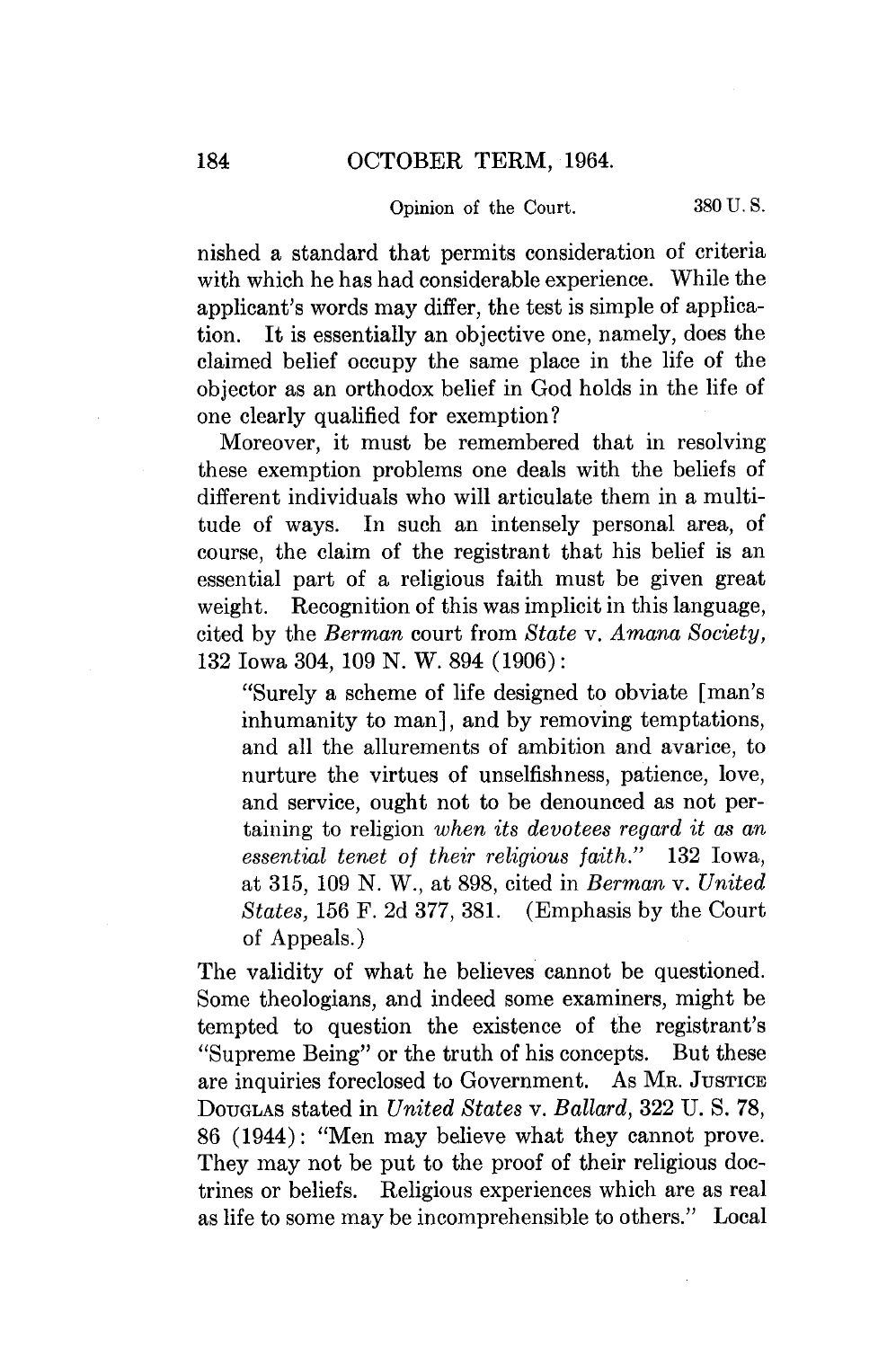boards and courts in this sense are not free to reject beliefs because they consider them "incomprehensible." Their task is to decide whether the beliefs professed by a registrant are sincerely held and whether they are, in his own scheme of things, religious.

But we hasten to emphasize that while the "truth" of a belief is not open to question, there remains the significant question whether it is "truly held." This is the threshold question of sincerity which must be resolved in every case. It is, of course, a question of fact-a prime consideration to the validity of every claim for exemption as a conscientious objector. The Act provides a comprehensive scheme for assisting the Appeal Boards in making this determination, placing at their service the facilities of the Department of Justice, including the Federal Bureau of Investigation and hearing officers. Finally, we would point out that in *Estep* v. *United States,* 327 U. S. 114 (1946), this Court held that:

"The provision making the decisions of the local boards 'final' means to us that Congress chose not to give administrative action under this Act the customary scope of judicial review which obtains under other statutes. It means that the courts are not to weigh the evidence to determine whether the classification made by the local boards was justified. The decisions of the local boards made in conformity with the regulations are final even though they may be erroneous. The question of jurisdiction of the local board is reached only if there is no basis in fact for the classification which it gave the registrant." At 122-123.

APPLICATION OF § 6 (j) TO THE **INSTANT CASES.**

As we noted earlier, the statutory definition excepts those registrants whose beliefs are based on a "merely personal moral code." The records in these cases, how-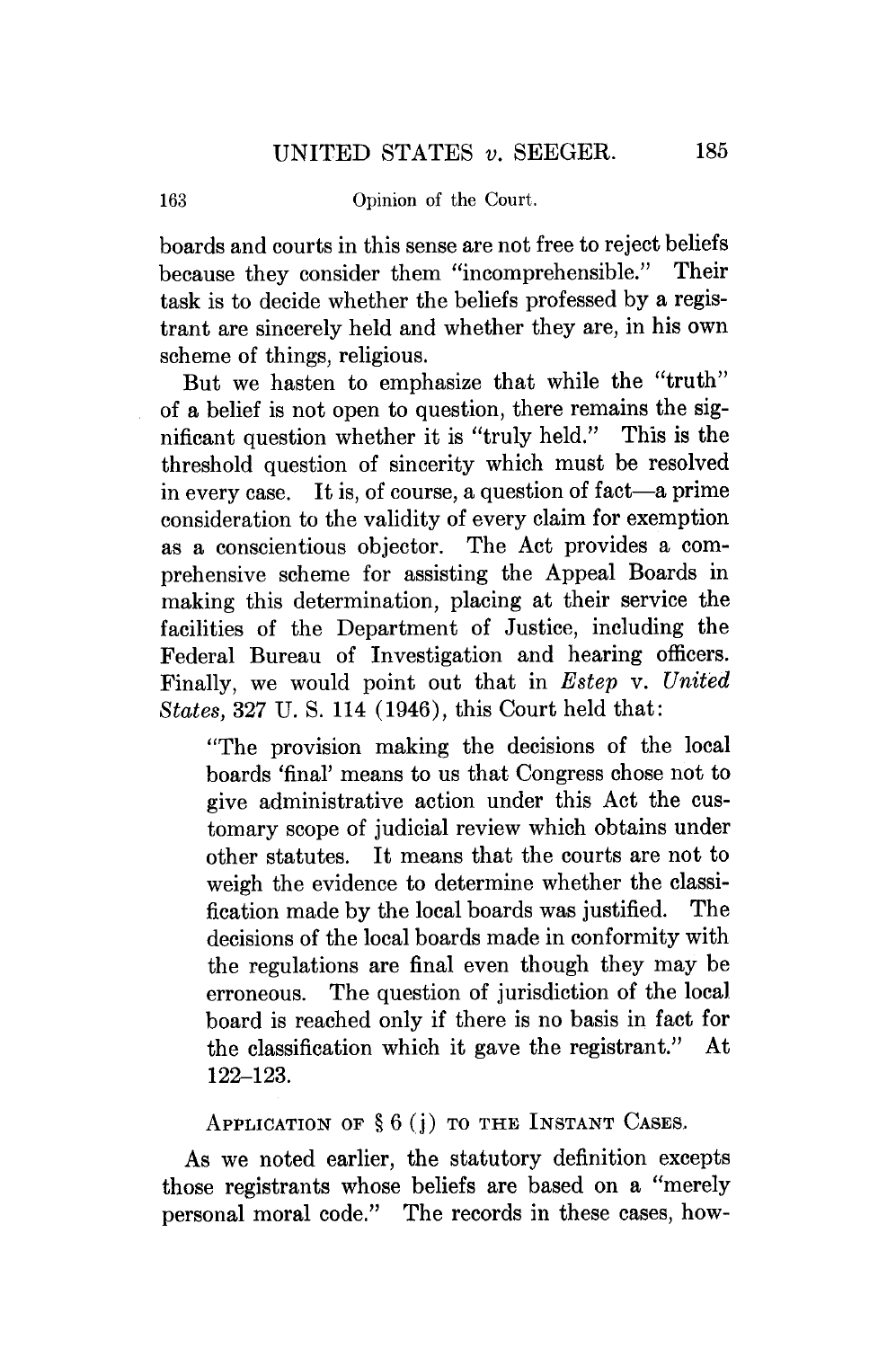ever, show that at no time did any one of the applicants suggest that his objection was based on a "merely personal moral code." Indeed at the outset each of them claimed in his application that his objection was based on a religious belief. We have construed the statutory definition broadly and it follows that any exception to it must be interpreted narrowly. The use by Congress of the words "merely personal" seems to us to restrict the exception to a moral code which is not only personal but which is the sole basis for the registrant's belief and is in no way related to a Supreme Being. It follows, therefore, that if the claimed religious beliefs of the respective registrants in these cases meet the test that we lay down then their objections cannot be based on a "merely personal" moral code.

In Seeger, No. 50, the Court of Appeals failed to find sufficient "externally compelled beliefs." However, it did find that "it would seem impossible to say with assurance that [Seeger] is not bowing to 'external commands' in virtually the same sense as is the objector who defers to the will of a supernatural power." 326 F. 2d, at 853. It found little distinction between Jakobson's devotion to a mystical force of "Godness" and Seeger's compulsion to "goodness." Of course, as we have said, the statute does not distinguish between externally and internally derived beliefs. Such a determination would, as the Court of Appeals observed, prove impossible as a practical matter, and we have found that Congress intended no such distinction.

The Court of Appeals also found that there was no question of the applicant's sincerity. He was a product of a devout Roman Catholic home; he was a close student of Quaker beliefs from which he said "much of [his] thought is derived"; he approved of their opposition to war in any form; he devoted his spare hours to the Amer-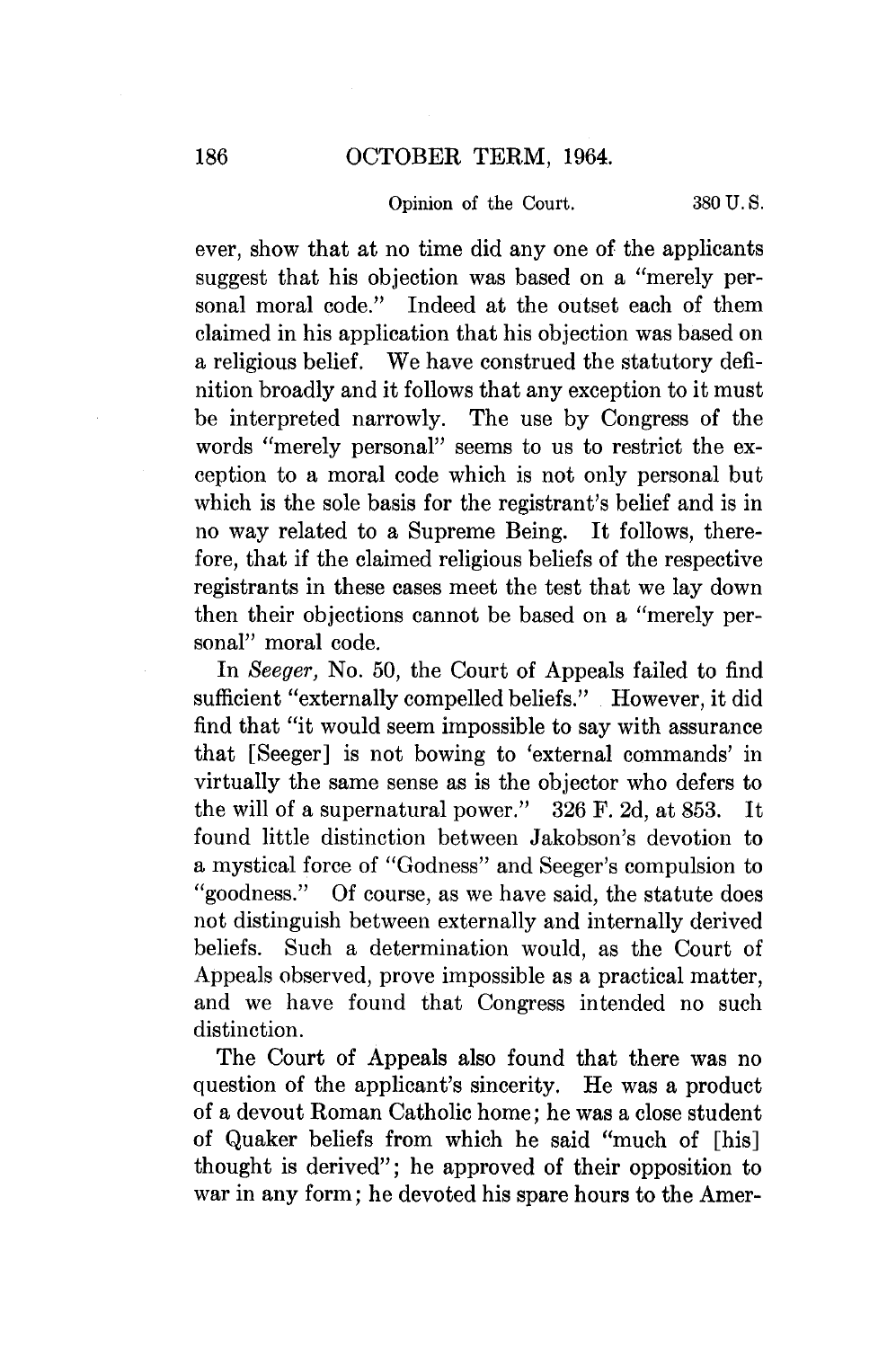ican Friends Service Committee and was assigned to hospital duty.

In summary, Seeger professed "religious belief" and "religious faith." He did not disavow any belief "in a relation to a Supreme Being"; indeed he stated that "the cosmic order does, perhaps, suggest a creative intelligence." He decried the tremendous "spiritual" price man must pay for his willingness to destroy human life. In light of his beliefs and the unquestioned sincerity with which he held them, we think the Board, had it applied the test we propose today, would have granted him the exemption. We think it clear that the beliefs which prompted his objection occupy the same place in his life as the belief in a traditional deity holds in the lives of his friends, the Quakers. We are reminded once more of Dr. Tillich's thoughts:

"And if that word [God] has not much meaning for you, translate it, and speak of the depths of your life, of the source of your being, of your ultimate concern, *of what you take seriously without any reservation.* Perhaps, in order to do so, you must forget everything traditional that you have learned about God .... **."** Tillich, The Shaking of the Foundations 57 (1948). (Emphasis supplied.)

It may be that Seeger did not clearly demonstrate what his beliefs were with regard to the usual understanding of the term "Supreme Being." But as we have said Congress did not intend that to be the test. We therefore affirm the judgment in No. 50.

In *Jakobson,* No. 51, the Court of Appeals found that the registrant demonstrated that his belief as to opposition to war was related to a Supreme Being. We agree and affirm that judgment.

We reach a like conclusion in No. 29. It will be remembered that Peter acknowledged "some power manifest in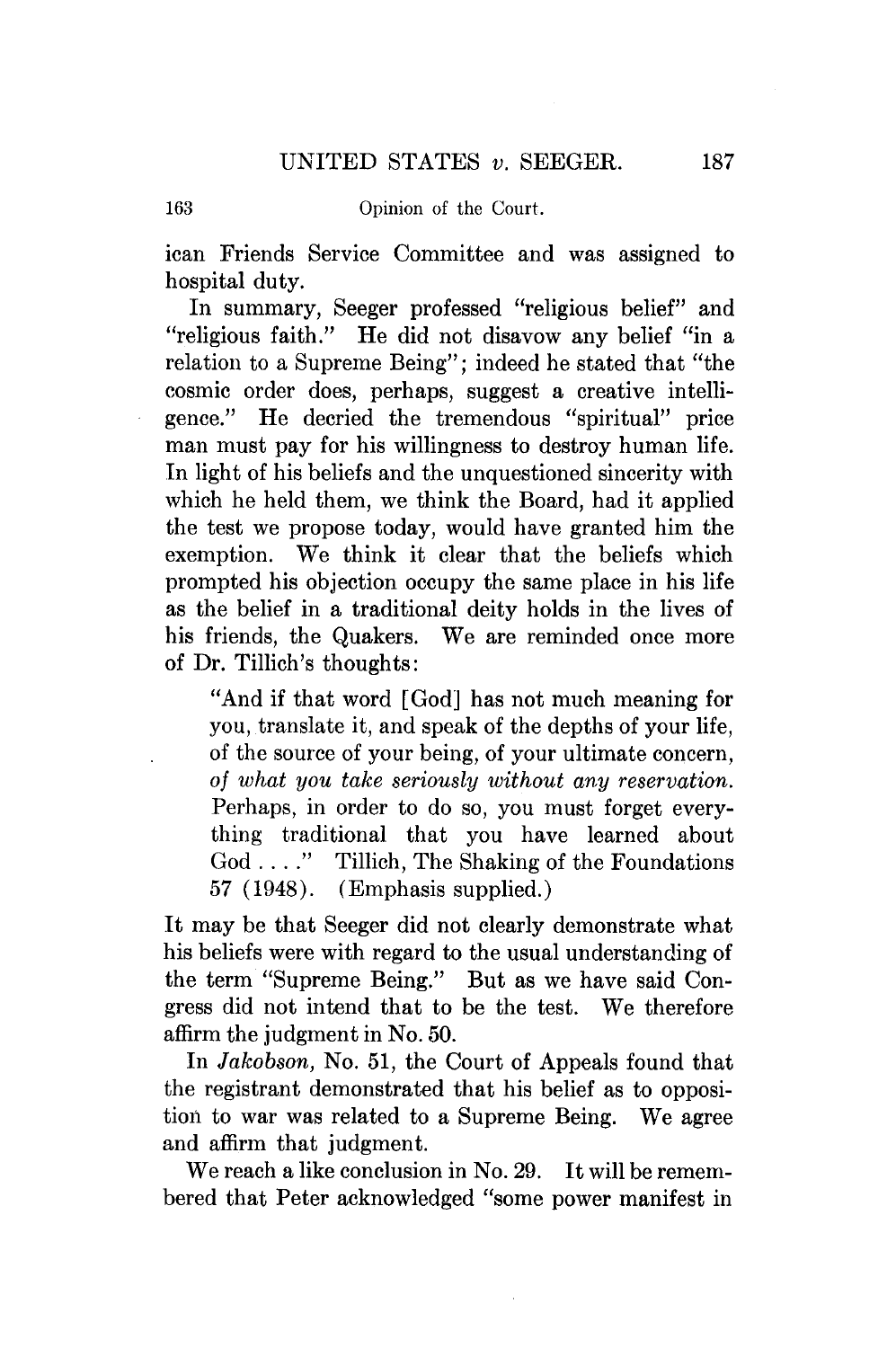**DOUGLAS,** J., concurring. **380** U. S.

nature . . . the supreme expression" that helps man in ordering his life. As to whether he would call that belief in a Supreme Being, he replied, "you could call that a belief in the Supreme Being or God. These just do not happen to be the words I use." We think that under the test we establish here the Board would grant the exemption to Peter and we therefore reverse the judgment in No. 29.

*It is so ordered.*

# MR. **JUSTICE DOUGLAS,** concurring.

If I read the statute differently from the Court, I would have difficulties. For then those who embraced one religious faith rather than another would be subject to penalties; and that kind of discrimination, as we held in *Sherbert v. Verner,* 374 U. S. 398, would violate the Free Exercise Clause of the First Amendment. It would also result in a denial of equal protection by preferring some religions over others—an invidious discrimination that would run afoul of the Due Process Clause of the Fifth Amendment. See *Bolling v. Sharpe,* 347 U. **S.** 497.

The legislative history of this Act leaves much in the dark. But it is, in my opinion, not a *tour de force* if we construe the words "Supreme Being" to include the cosmos, as well as an anthropomorphic entity. If it is a *tour de force* so to hold, it is no more so than other instances where we have gone to extremes to construe an Act of Congress to save it from demise on constitutional grounds. In a more extreme case than the present one we said that the words of a statute may be strained "in the candid service of avoiding a serious constitutional doubt." *United States* v. *Rumely,* 345 U. **S.** 41, 47.1

**<sup>1</sup>** And see *Crowell v. Benson,* 285 U. S. 22, 62; *Ullmann* v. *United States,* 350 U. S. 422, 433; *Ashwander v. TVA,* 297 U. S. 288, 341, 348. (concurring opinion).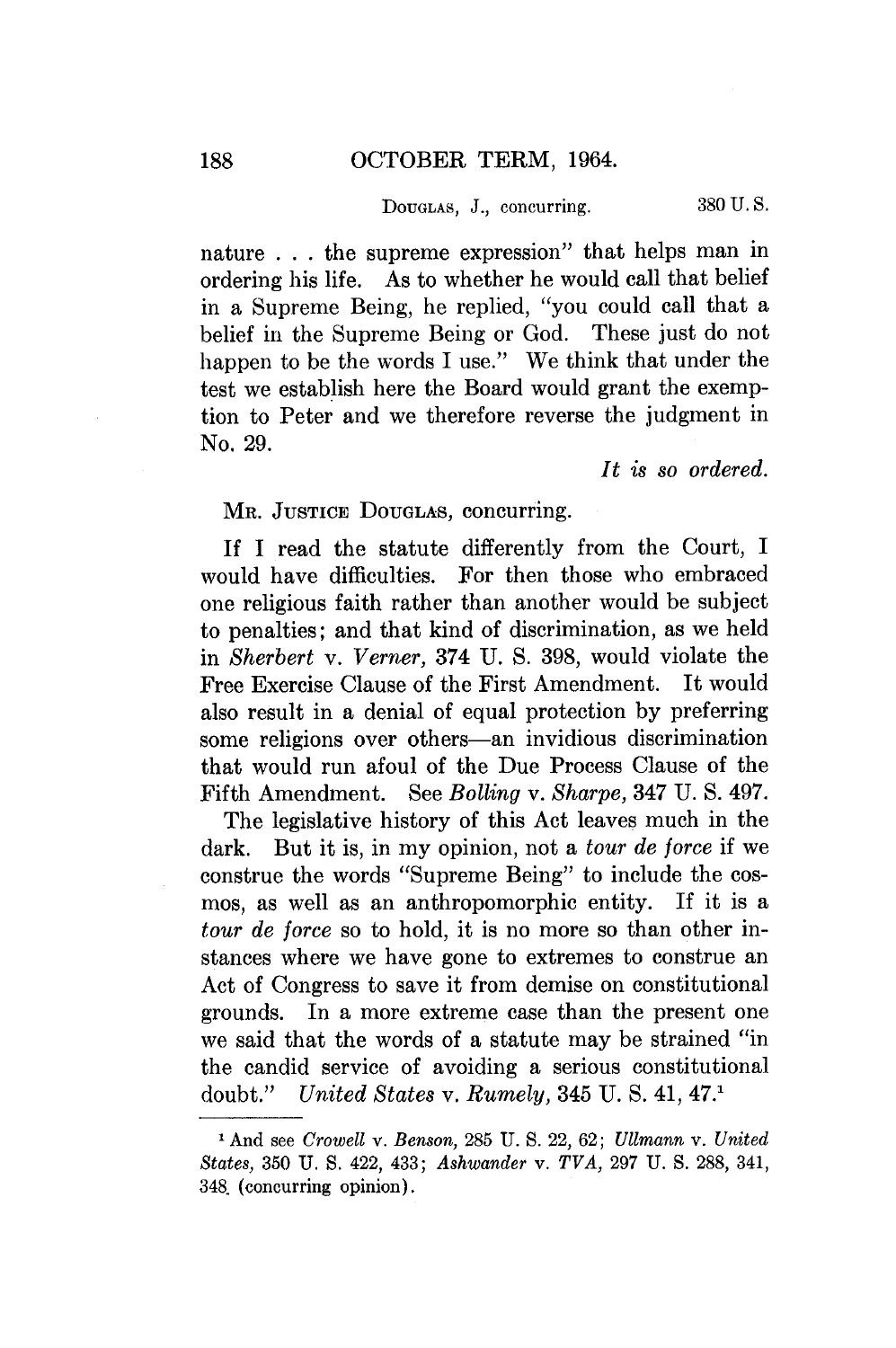# 163 DOUGLAS, J., concurring.

The words "a Supreme Being" have no narrow technical meaning in the field of religion. Long before the birth of our Judeo-Christian, civilization the idea of God had taken hold in many forms. Mention of only two-Hinduism and Buddhism-illustrates the fluidity and evanescent scope of the concept. In the Hindu *religion* the Supreme Being is conceived in the forms of several cult Deities. The chief of these, which stand for the Hindu Triad, are Brahma, Vishnu and Siva. Another Deity, and the one most widely worshipped, is Sakti, the Mother Goddess, conceived as power, both destructive and creative. Though Hindu religion encompasses the worship of many Deities, it believes in only one single God, the eternally existent One Being with his manifold attributes and manifestations. This idea is expressed in Rigveda, the earliest sacred text of the Hindus, in verse 46 of a hymn attributed to the mythical seer Dirghatamas (Rigveda, *1,* 164):

"They call it Indra, Mitra, Varuna and Agni And also heavenly beautiful Garutman: The Real is One, though sages name it variously— They call it Agni, Yama, Matarisvan."

See Smart, Reasons and Faiths, p. 35, n. 1 (1958); 32 Harvard Oriental Series, pp. 434-435 (Lanman ed. 1925). See generally 31 and 32 *id.;* Editors of Life Magazine, The World's Great Religions, Vol. 1, pp. 17-48 (1963).

Indian *philosophy,* which comprises several schools of thought, has advanced different theories of the nature of the Supreme Being. According to the Upanisads, Hindu sacred texts, the Supreme Being is described as the power which creates and sustains everything, and to which the created things return upon dissolution. The word which is commonly used in the Upanisads to indicate the Supreme Being is Brahman. Philosophically, the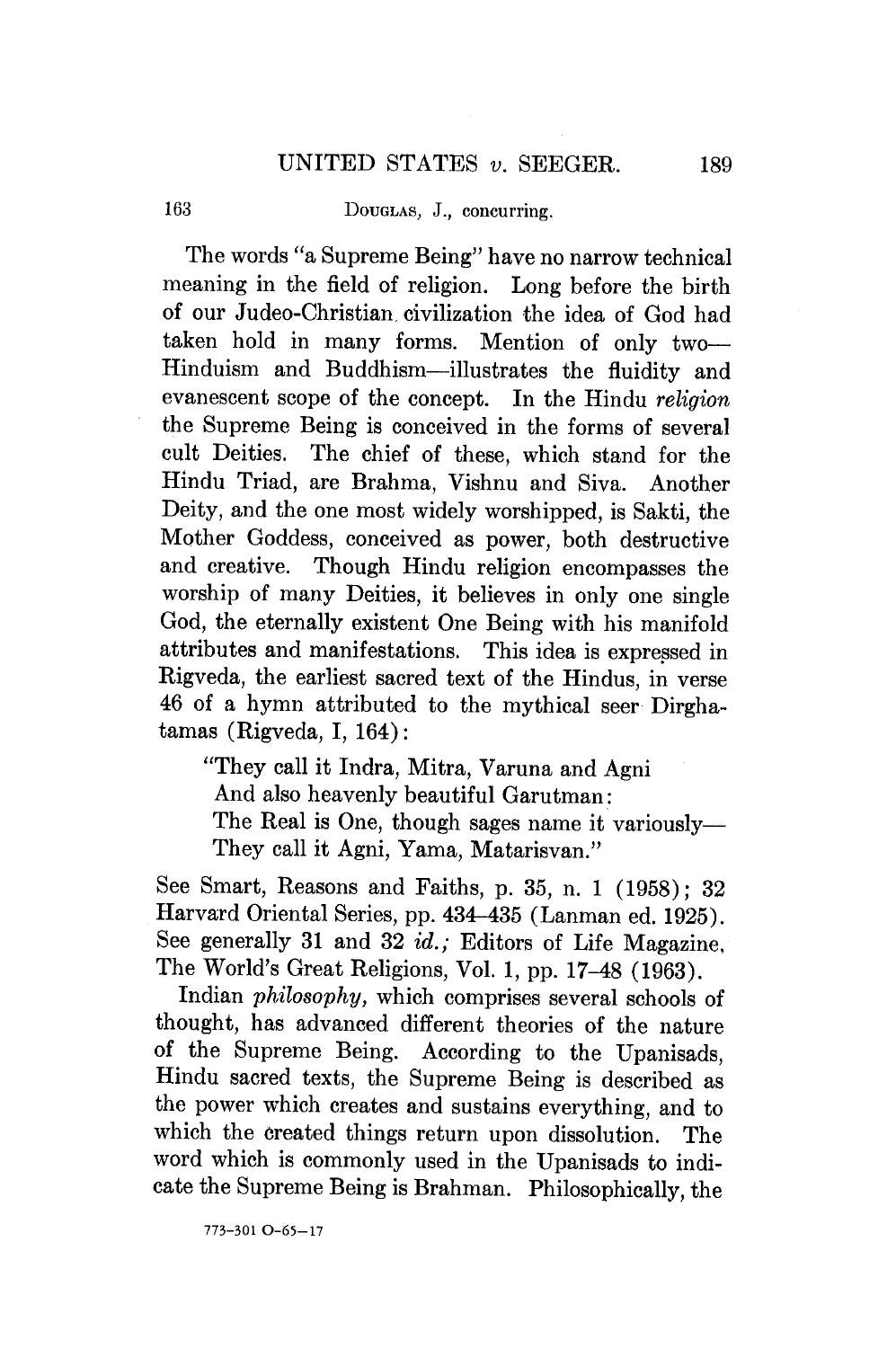# 190 OCTOBER TERM, 1964.

# **DOUGLAS,** J., concurring. 380 U. S.

Supreme Being is the transcendental Reality which is Truth, Knowledge, and Bliss. It is the source of the entire universe. In this aspect Brahman is Isvara, a personal Lord and Creator of the universe, an object of worship. But, in the view of one school of thought, that of Sankara, even this is an imperfect and limited conception of Brahman which must be transcended: to think of Brahman as the Creator of the material world is necessarily to form a concept infected with illusion, or maya-which is what the world really is, in highest truth. Ultimately, mystically, Brahman must be understood as without attributes, as *neti neti* (not this, not that). See Smart, *op. cit., supra,* p. 133.

Buddhism-whose advent marked the reform of Hinduism-continued somewhat the same concept. As stated by Nancy Wilson Ross, "God-if I may borrow that word for a moment-the universe, and man are one indissoluble existence, one total whole. Only THIS-capital THISis. Anything and everything that appears to us as an individual entity or phenomenon, whether it be a planet or an atom, a mouse or a man, is but a temporary manifestation of THIS in form; every activity that takes place, whether it be birth or death, loving or eating breakfast, is but a temporary manifestation of THIS in activity. When we look at things this way, naturally we cannot believe that each individual person has been endowed with a special and individual soul or self. Each one of us is but a cell, as it were, in the body of the Great Self, a cell that comes into being, performs its functions, and passes away, transformed into another manifestation. Though we have temporary individuality, that temporary, limited individuality is not either a true self or our true self. Our true self is the Great Self; our true body is the Body of Reality, or the Dharmakaya, to give it its technical Buddhist name." The World of Zen, p. 18 (1960).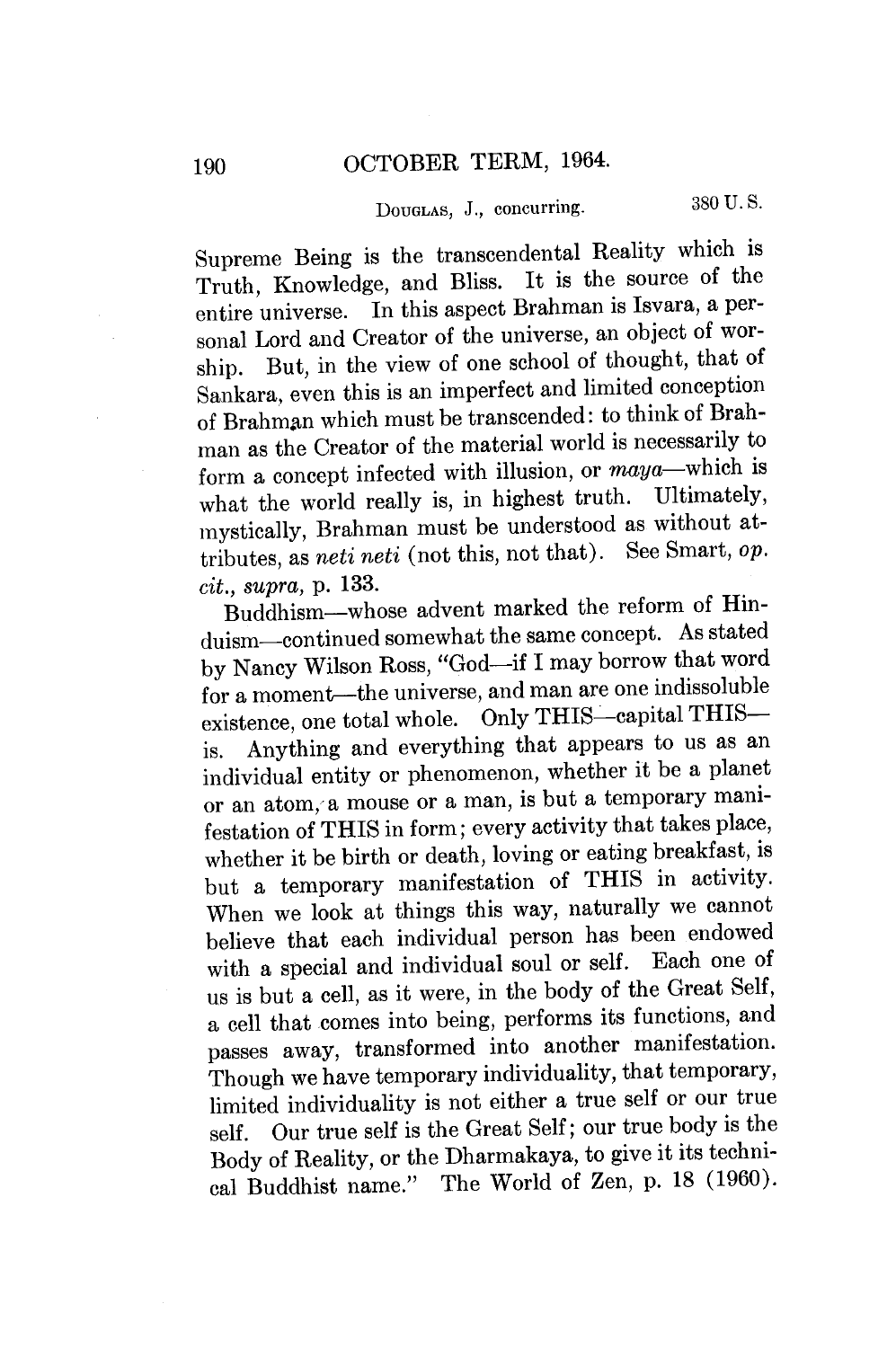#### 163 DOUGLAS, J., concurring.

Does a Buddhist believe in "God" or a "Supreme Being"? That, of course, depends on how one defines "God," as one eminent student of Buddhism has explained:

"It has often been suggested that Buddhism is an atheistic system of thought, and this assumption has given rise to quite a number of discussions. Some have claimed that since Buddhism knew no God, it could not be a religion; others that since Buddhism obviously was a religion which knew no God, the belief in God was not essential to religion. These discussions assume that *God* is an unambiguous term, which is by no means the case." Conze, Buddhism, pp. 38-39 (1959).

Dr. Conze then says that if "God" is taken to mean a personal Creator of the universe, then the Buddhist has no interest in the concept. *Id.,* p. 39. But if "God" means something like the state of oneness with God as described by some Christian mystics, then the Buddhist surely believes in "God," since this state is almost indistinguishable from the Buddhist concept of Nirvana, "the supreme Reality; ... the eternal, hidden and incomprehensible Peace." *Id.*, pp. 39–40. And finally, if "God" means one of the many Deities in an at least superficially polytheistic religion like Hinduism, then Buddhism tolerates a belief in many Gods: "the Buddhists believe that a Faith can be kept alive only if it can be adapted to the mental habits of the average person. In consequence, we find that, in the earlier Scriptures, the deities of Brahmanism are taken for granted and that, later on, the Buddhists adopted the local Gods of any district to which they came." *Id.,* p. 42.

When the present Act was adopted in 1948 we were a nation of Buddhists, Confucianists, and Taoists, as well as Christians. Hawaii, then a Territory, was indeed filled with Buddhists, Buddhism being "probably the major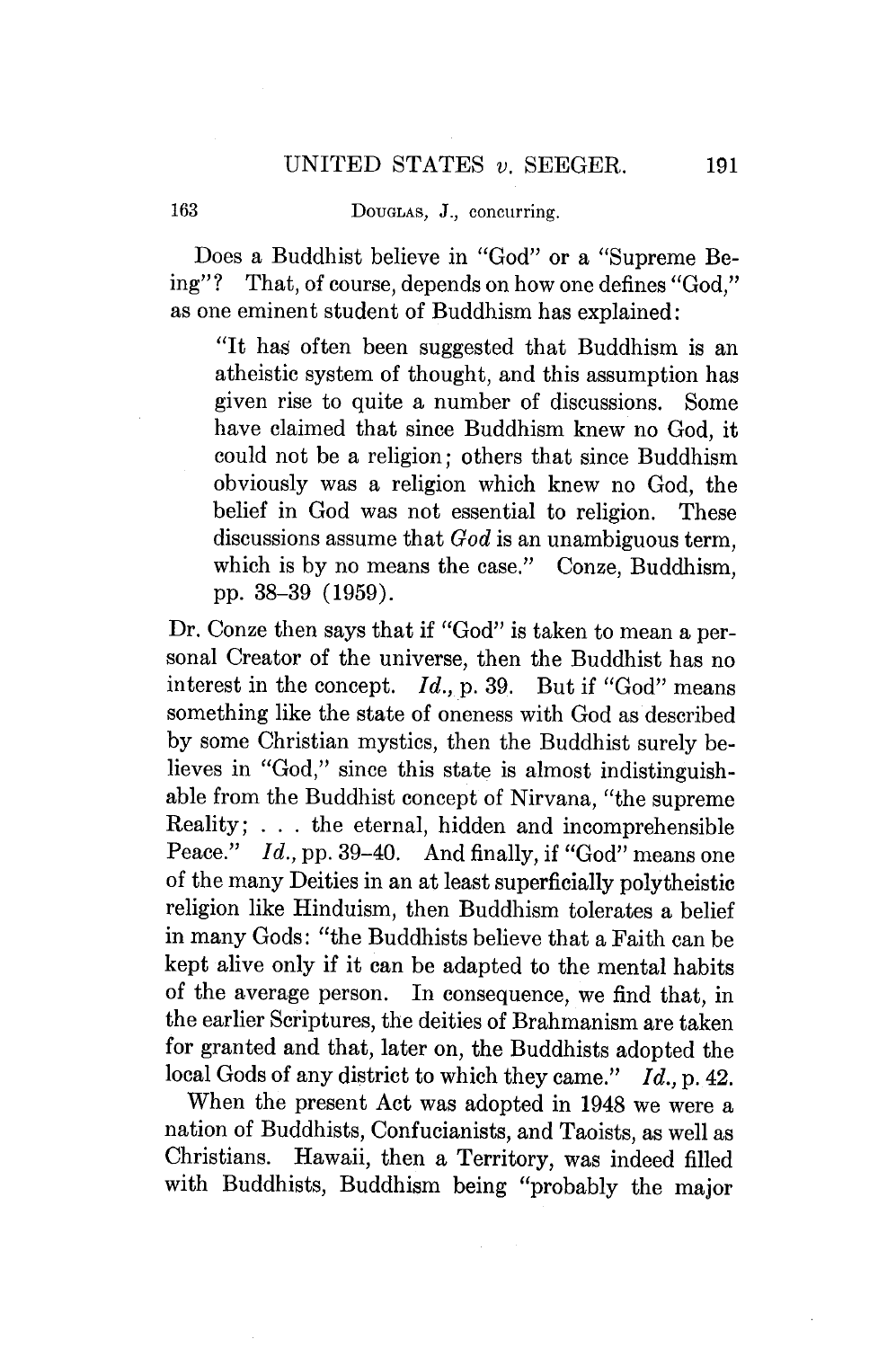# **DOUGLAS,** J., concurring. 380 U. S.

faith, if Protestantism and Roman Catholicism are deemed different faiths." Stokes and Pfeffer, Church and State in the United States, p. 560 (1964). Organized Buddhism first came to Hawaii in 1887 when Japanese laborers were brought to work on the plantations. There are now numerous Buddhist sects in Hawaii, and the temple of the Shin sect in Honolulu is said to have the largest congregation of any religious organization in the city. See Mulholland, Religion in Hawaii, pp. 44-50 (1961).

In the continental United States Buddhism is found "in real strength" in Utah, Arizona, Washington, Oregon, and California. "Most of the Buddhists in the United States are Japanese or Japanese-Americans; however, there are 'English' departments in San Francisco, Los Angeles, and Tacoma." Mead, Handbook of Denominations, p. 61 (1961). The Buddhist Churches of North America, organized in 1914 as the Buddhist Mission of North America and incorporated under the present name in 1942, represent the Jodo Shinshu Sect of Buddhism in this country. This sect is the only Buddhist group reporting information to the annual Yearbook of American Churches. In 1961, the latest year for which figures are available, this group alone had 55 churches and an inclusive membership of 60,000; it maintained 89 church schools with a total enrollment of 11,150. Yearbook of American Churches, p. 30 (1965). According to one source, the total number of Buddhists of all sects in North America is 171,000. See World Almanac, p. 636 (1965).

When the Congress spoke in the vague general terms of a Supreme Being I cannot, therefore, assume that it was so parochial as to use the words in the narrow sense urged on us. I would attribute tolerance and sophistication to the Congress, commensurate with the religious complexion of our communities. In sum, I agree with the Court that any person opposed to war on the basis of a sincere belief, which in his life fills the same place as a be-